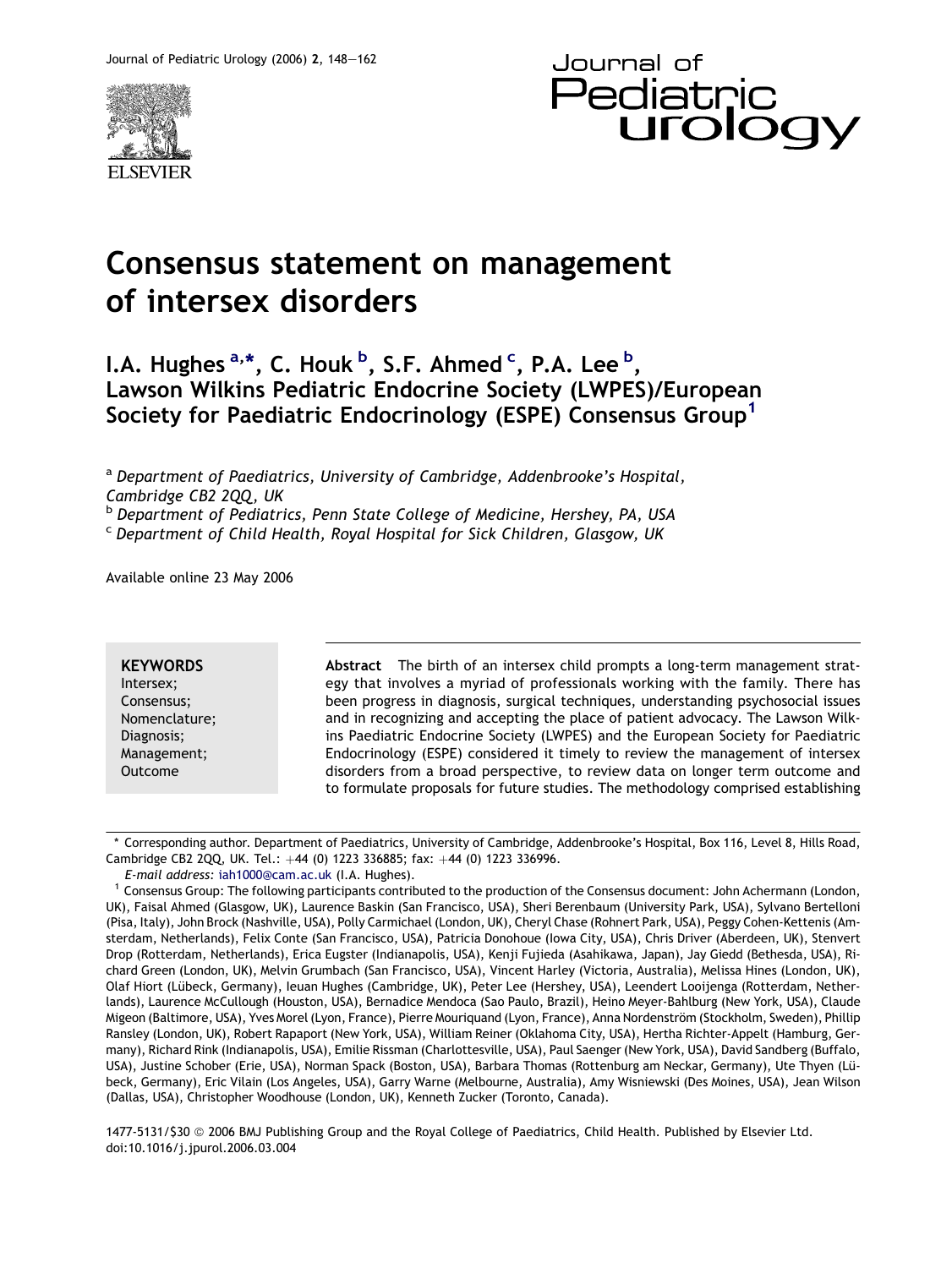a number of working groups whose membership was drawn from 50 international experts in the field. The groups prepared prior written responses to a defined set of questions resulting from an evidence based review of the literature. At a subsequent gathering of participants, a framework for a consensus document was agreed. This paper constitutes its final form.

ª 2006 BMJ Publishing Group and the Royal College of Paediatrics, Child Health. Published by Elsevier Ltd.

# Nomenclature and definitions

Advances in identification of molecular genetic causes of abnormal sex with heightened awareness of ethical issues and patient advocacy concerns necessitate a re-examination of nomenclature [\[1\]](#page-11-0). Terms such as intersex, pseudohermaphroditism, hermaphroditism, sex reversal, and gender-based diagnostic labels are particularly controversial. These terms are perceived as potentially pejorative by patients [\[2\],](#page-11-0) and can be confusing to practitioners and parents alike. The term Disorders of Sex Development (DSD) is proposed, as defined by congenital conditions in which development of chromosomal, gonadal or anatomical sex is atypical.

The proposed changes in terminology are summarized in Table 1. A modern lexicon is needed to integrate progress in molecular genetic aspects of sex development. Since outcome data in individuals with DSD is limited, it is essential to employ precision when applying definitions and diagnostic labels [\[3,4\]](#page-11-0). It is also appropriate to use terminology that is sensitive to the concerns of patients. The ideal nomenclature should be sufficiently flexible to incorporate new information yet robust enough to maintain a consistent framework. Terms

| Table 1<br>Proposed revised nomenclature |                                       |
|------------------------------------------|---------------------------------------|
| Previous                                 | Proposed                              |
| Intersex                                 | Disorders of sex<br>development (DSD) |
| Male pseudohermaphrodite                 | 46, XY DSD                            |
| Undervirilization of an XY male          |                                       |
| Undermasculinization of an XY<br>male    |                                       |
| Female pseudohermaphrodite               | 46, XX DSD                            |
| Overvirilization of an XX female         |                                       |
| Masculinization of an XX female          |                                       |
| True hermaphrodite                       | Ovotesticular DSD                     |
| XX male                                  | 46, XX testicular                     |
| or XX sex reversal                       | DSD                                   |
| XY sex reversal                          | 46, XY complete<br>gonadal dysgenesis |

should be descriptive and reflect genetic aetiology when available, and accommodate the spectrum of phenotypic variation. Clinicians and scientists must value its use and it must be understandable to patients and their families. An example of how the proposed nomenclature could be applied in a classification of DSD is shown in [Table 2.](#page-2-0)

Psychosexual development is traditionally conceptualized as three components. Gender identity refers to a person's self-representation as male or female (with the caveat that some individuals may not identify exclusively with either). Gender role (sex-typical behaviours) describes the psychological characteristics that are sexually dimorphic within the general population, such as toy preferences and physical aggression. Sexual orientation refers to the direction(s) of erotic interest (heterosexual, bisexual, homosexual) and includes behaviour, fantasies, and attractions. Psychosexual development is influenced by multiple factors such as exposure to androgens, sex chromosome genes, and brain structure, as well as social circumstance and family dynamics.

Gender dissatisfaction denotes unhappiness with assigned sex. Causes of gender dissatisfaction are poorly understood, even among individuals without DSD. Although gender dissatisfaction has been linked to androgen levels prenatally and to the family environment (for example, parental psychopathology, failure to discourage cross-sex behaviour), it is unclear whether these factors are causative. Gender dissatisfaction occurs more frequently in individuals with DSD than in the general population, but is difficult to predict from karyotype, prenatal androgen exposure, degree of genital virilization, or assigned gender  $[5-7]$  $[5-7]$ . Prenatal androgen exposure is clearly associated with other aspects of psychosexual development [\[8,9\].](#page-12-0) There are dose-related effects on childhood play behaviour in girls with congenital adrenal hyperplasia (CAH), whereby those with the more severe mutations and marked genital virilization play more with boys' toys [\[10\]](#page-12-0). Prenatal androgen exposure is also associated with other psychological characteristics such as maternal interest and sexual orientation. It is important to emphasize the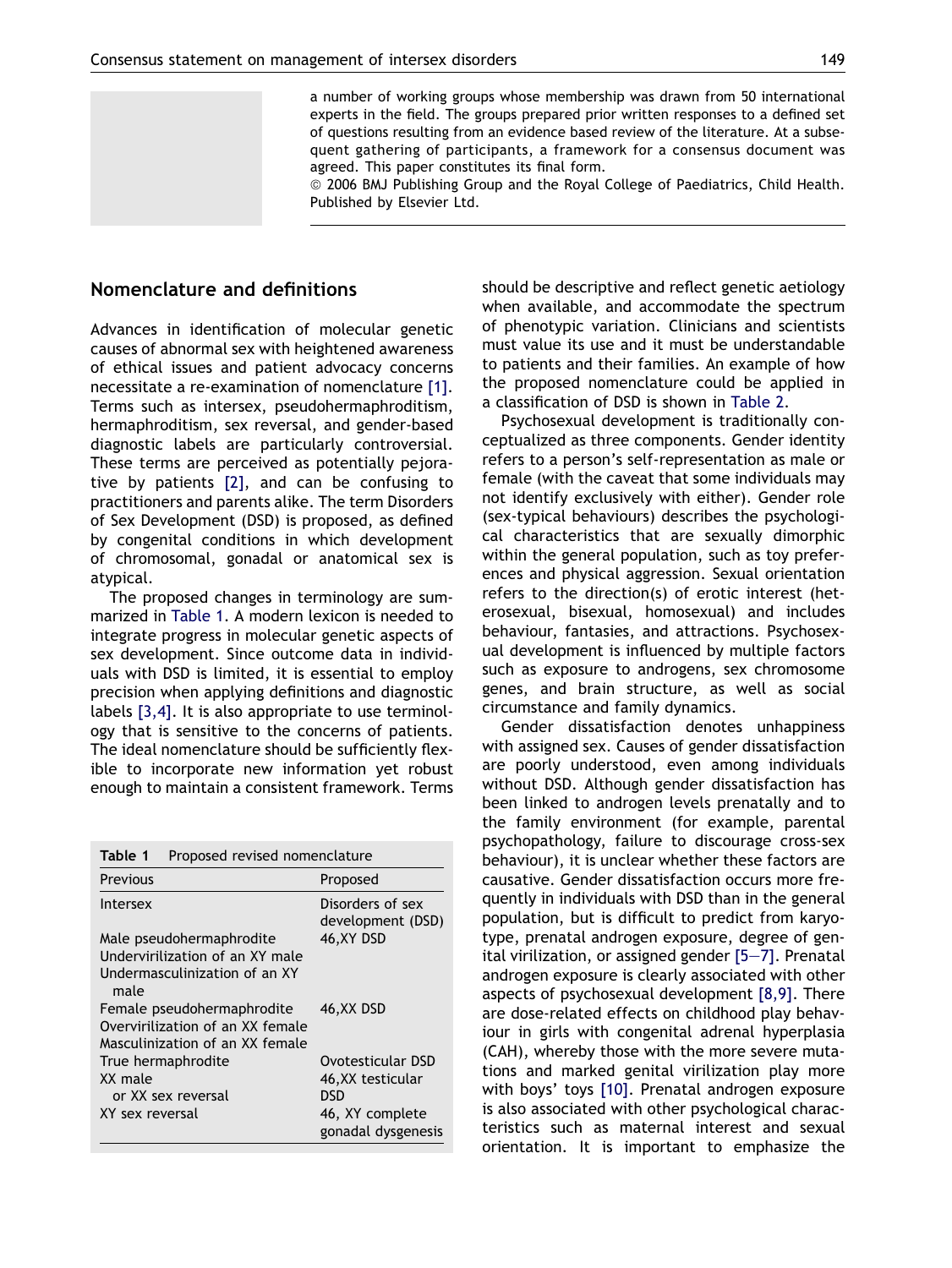| Sex chromosome DSD                                                  | 46, XY DSD                                                                                                                               | 46, XX DSD                                                                      |
|---------------------------------------------------------------------|------------------------------------------------------------------------------------------------------------------------------------------|---------------------------------------------------------------------------------|
| A: 45, X (Turner Syndrome<br>and variants)                          | A: Disorders of gonadal (testicular)<br>development                                                                                      | A: Disorders of gonadal (ovarian)<br>development                                |
|                                                                     | 1. Complete gonadal dysgenesis<br>(Swyer syndrome)                                                                                       | 1. Ovotesticular DSD                                                            |
|                                                                     | 2. Partial gonadal dysgenesis                                                                                                            | 2. Testicular DSD (e.g. $SRY_+,$<br>dup SOX9)                                   |
|                                                                     | 3. Gonadal regression<br>4. Ovotesticular DSD                                                                                            | 3. Gonadal dysgenesis                                                           |
| B: 47, XXY (Klinefelter<br>Syndrome and variants)                   | B: Disorders in androgen synthesis<br>or action                                                                                          | B: Androgen excess                                                              |
|                                                                     | 1. Androgen biosynthesis defect<br>(e.g. 17-hydoxysteroid dehydrogenase<br>deficiency, 5x reductase deficiency,<br><b>StAR mutations</b> | 1. Fetal (e.g. 21 hydroxylase<br>deficiency, 11 hydroxylase<br>deficiency)      |
|                                                                     | 2. Defect in androgen action<br>(e.g. CAIS, PAIS)                                                                                        | 2. Fetoplacental (aromatase<br>deficiency, POR)                                 |
|                                                                     | 3. LH receptor defects (e.g. Leydig cell<br>hypoplasia, aplasia)                                                                         | 3. Maternal (luteoma,<br>exogenous, etc.)                                       |
|                                                                     | 4. Disorders of AMH and AMH receptor<br>(Persistent Mullerian Duct Syndrome)                                                             |                                                                                 |
| C: 45, X/46, XY (mixed<br>gonadal dysgenesis,<br>ovotesticular DSD) | C: Other (e.g. severe hypospadias,<br>cloacal extrophy)                                                                                  | C: Other (e.g. cloacal extrophy,<br>vaginal atresia, MURCS,<br>other syndromes) |
| D: 46, XX/46, XY (chimeric,<br>ovotesticular DSD)                   |                                                                                                                                          |                                                                                 |

<span id="page-2-0"></span>Table 2 An example of a DSD classification

Whilst consideration of karyotype is useful for classification, unnecessary reference to karyotype should be avoided; ideally, a system based on descriptive terms (e.g. androgen insensitivity syndrome) should be used wherever possible.

separability of sex-typical behaviour, sexual orientation, and gender identity. Thus, homosexual orientation (relative to sex of rearing) or strong cross-sex interest in an individual with DSD is not an indication of incorrect gender assignment. Understanding variations in psychosexual development in individuals with DSD requires reference to studies in non-human species that show marked but complex effects of androgens on sex differentiation of the brain and on behaviour. Outcomes can be influenced by timing, dose and type of androgen exposure, receptor availability and modification by the social environment  $[11-14]$  $[11-14]$  $[11-14]$ .

Data from rodent studies suggest that sex chromosome genes may also influence brain structure and behaviour directly [\[15,16\].](#page-12-0) However, studies in individuals with complete androgen insensitivity syndrome (CAIS) do not indicate a behavioural role for Y-chromosome genes, although data are limited [\[17\].](#page-12-0) Sex differences in brain structures have been identified across species, some of which coincide with pubertal onset, perhaps suggesting hormonal responsivity  $[18-20]$  $[18-20]$ . The limbic system and hypothalamus, both playing a role in reproduction, show sex differences in specific nuclei but it is not clear when these

differences emerge. Interpretation of sex differences is complicated by the effect of cell death and synaptic pruning on normal maturation and by effects of experience on the brain. Structure of the brain is not currently useful for gender assignment.

# Investigation and management of DSD

#### General concepts of care

Optimal clinical management of individuals with DSD [\[21\]](#page-12-0) should comprise the following: (1) gender assignment must be avoided prior to expert evaluation in newborns; (2) evaluation and long-term management must be performed at a centre with an experienced multidisciplinary team; (3) all individuals should receive a gender assignment; (4) open communication with patients and families is essential and participation in decision-making is encouraged; (5) patient and family concerns should be respected and addressed in strict confidence.

The initial contact with the parents of a child with a DSD is important as first impressions from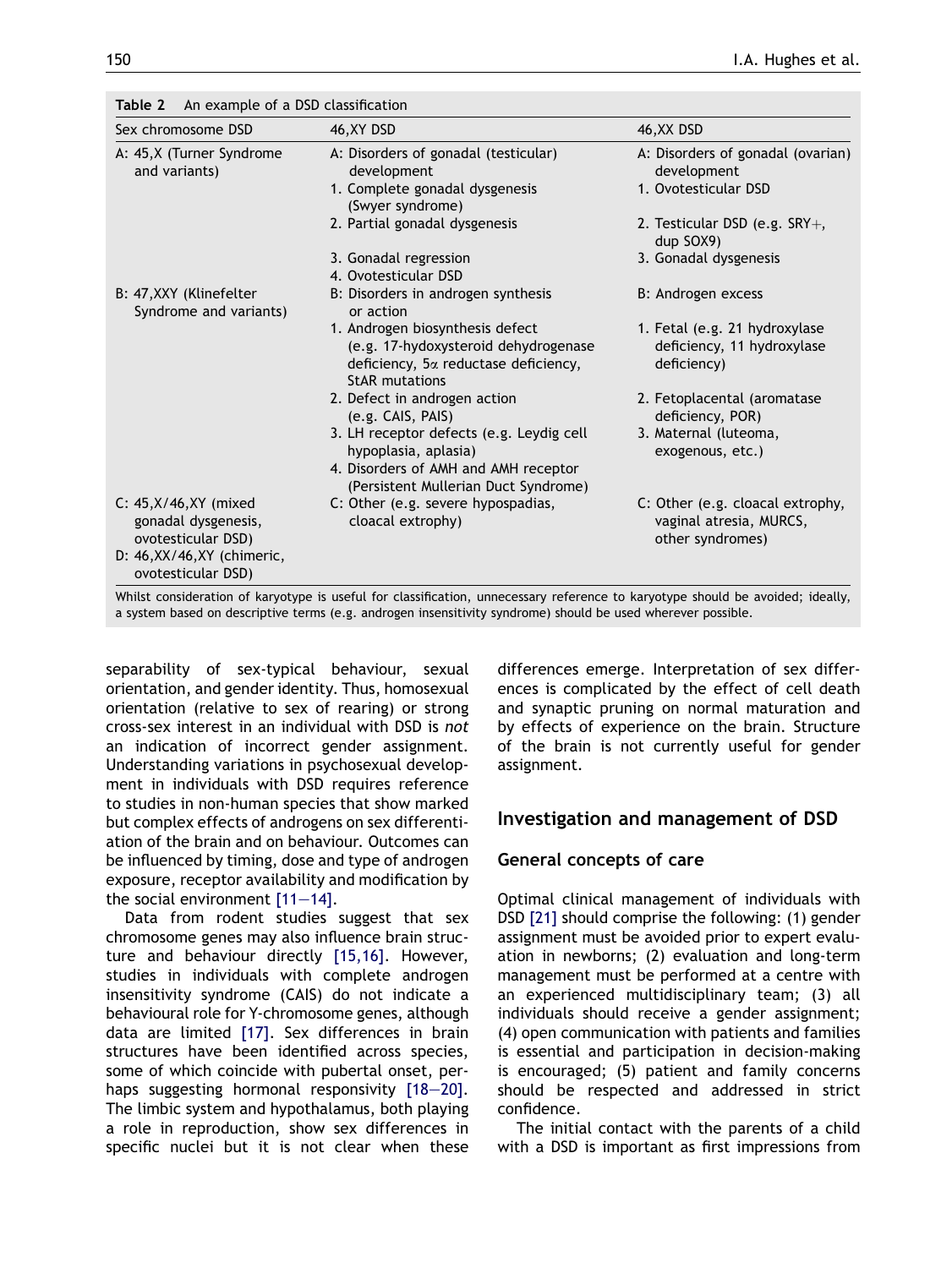these encounters often persist. A key point to emphasise is that the DSD child has the potential to become a well-adjusted, functional member of society. While privacy needs to be respected, DSD is not shameful. It should be explained to the parents that the best course of action may not initially be clear, but the health care team will work with the family to reach the best possible set of decisions in the circumstances. The health care team should discuss with the parents what information to share in the early stages with family members and friends. Parents need to be informed about sexual development and web-based information may be helpful, provided the content and focus of the information is balanced and sound ([http://www.sickkids.](http://www.sickkids.ca/childphysiology/cpwp/genital/genitalintro.html) [ca/childphysiology/cpwp/genital/genitalintro.](http://www.sickkids.ca/childphysiology/cpwp/genital/genitalintro.html) [html](http://www.sickkids.ca/childphysiology/cpwp/genital/genitalintro.html)).

Ample time and opportunity should be made for continued discussion with review of information previously provided [\[1\].](#page-11-0)

#### The multidisciplinary team

Optimal care for children with DSD requires an experienced multidisciplinary team that is generally found in tertiary care centres. Ideally, the team includes paediatric subspecialists in endocrinology, surgery and/or urology, psychology/ psychiatry, gynaecology, genetics, neonatology and, if available, social work, nursing and medical ethics [\[22\]](#page-12-0). Core composition will vary according to DSD type, local resources, developmental context and location. Ongoing communication with the family primary care physician is essential [\[23\]](#page-12-0).

The team has a responsibility to educate other health care staff in the appropriate initial management of affected newborns and their families. For new DSD patients, the team should develop a plan for clinical management with respect to diagnosis, gender assignment and treatment options before making any recommendations. Ideally, discussions with the family are conducted by one professional with appropriate communication skills [\[24\].](#page-12-0) Transitional care should be organized with the multidisciplinary team operating in an environment comprising specialists with experience in both paediatric and adult practice. Support groups can have an important role in the delivery of care to DSD patients and their families [\[25\]](#page-12-0) (see Appendix I).

#### Clinical evaluation

A family and prenatal history, a general physical examination with attention to any associated dysmorphic features and an assessment of the genital anatomy in comparison to published norms needs to be recorded (Table 3). Criteria that suggest DSD include: (1) overt genital ambiguity (e.g. cloacal exstrophy); (2) apparent female genitalia with an enlarged clitoris, posterior labial fusion, or an inguinal/labial mass; (3) apparent male genitalia with bilateral undescended testes, micropenis, isolated perineal hypospadias or mild hypospadias with undescended testis; (4) a family history of DSD such as complete androgen insensitivity syndrome (CAIS); (5) a discordance between genital appearance and a prenatal karyotype. Most causes of DSD are recognized in the neonatal

| Table 3                                   |                                                                                                     |                                                                                                                                     | Anthropometric measurements of the external genitalia                                                                                                                              |                                                                      |                                                   |                                                                                            |
|-------------------------------------------|-----------------------------------------------------------------------------------------------------|-------------------------------------------------------------------------------------------------------------------------------------|------------------------------------------------------------------------------------------------------------------------------------------------------------------------------------|----------------------------------------------------------------------|---------------------------------------------------|--------------------------------------------------------------------------------------------|
| Sex                                       | Population                                                                                          | Age                                                                                                                                 | Stretched penile<br>length (PL) Mean<br>$(cm) + SD$                                                                                                                                | Penile width,<br>mean (cm) $\pm$ SD                                  | Mean testicular<br>volume $(cm^3)$                | Ref.                                                                                       |
| M<br>M<br>M<br>M<br>M<br>M<br>M<br>M<br>M | <b>USA</b><br><b>USA</b><br>Japan<br>Australia<br>Chinese<br>India<br>N America<br>Europe<br>Europe | 30 weeks GA<br>Full term<br>Term-14 years<br>$24 - 36$ weeks $GA$<br><b>Term</b><br><b>Term</b><br><b>Term</b><br>10 years<br>Adult | $2.5 \pm 0.4$<br>$3.5 \pm 0.4$<br>$2.9 + 0.4 - 8.3 + 0.8$<br>$PL = 2.27 + (0.16 \text{ GA})$<br>$3.1 \pm 0.3$<br>$3.6 \pm 0.4$<br>$3.4 \pm 0.3$<br>$6.4 \pm 0.4$<br>$13.3 \pm 1.6$ | $1.1 \pm 0.1$<br>$1.07 + 0.09$<br>$1.14 \pm 0.07$<br>$1.13 \pm 0.08$ | $0.52$ (median)<br>$0.95 - 1.20$<br>$16.5 - 18.2$ | $[26]$<br>[26, 27]<br>$[28]$<br>$[29]$<br>$[30]$<br>[30]<br>$[30]$<br>[27, 31]<br>[27, 31] |
|                                           |                                                                                                     |                                                                                                                                     | Clitoral length,<br>mean (mm) $\pm$ SD                                                                                                                                             | Clitoral width,<br>mean (mm) $\pm$ SD                                | Perineum length,<br>mean (mm) $\pm$ SD            |                                                                                            |
| F<br>F<br>F                               | <b>USA</b><br><b>USA</b><br>UK.                                                                     | Full term<br>Adult nulliparous<br>Adult                                                                                             | $4.0 \pm 1.24$<br>$15.4 \pm 4.3$<br>$19.1 \pm 8.7$                                                                                                                                 | $3.32 \pm 0.78$<br>$5.5 \pm 1.7$                                     | $31.3 \pm 8.5$                                    | $[32]$<br>$[33]$<br>[34]                                                                   |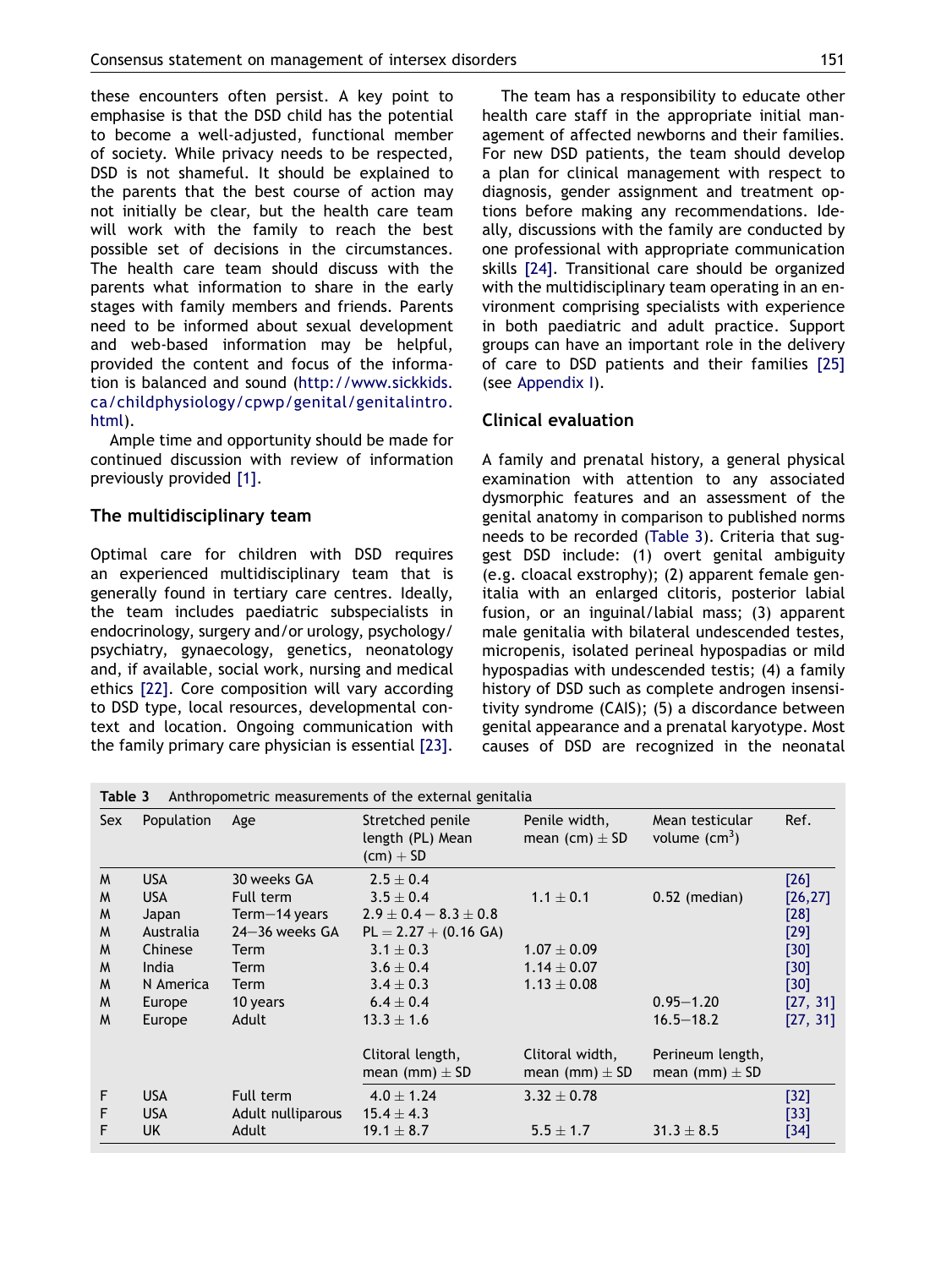period; later presentations in older children and young adults include: (1) previously unrecognized genital ambiguity; (2) inguinal hernia in a female; (3) delayed or incomplete puberty; (4) virilization in a female; (5) primary amenorrhoea; (6) breast development in a male; (7) gross and occasionally cyclic hematuria in a male.

# Diagnostic evaluation

Considerable progress has been made with understanding the genetic basis of human sexual development [\[35\]](#page-12-0), yet a specific molecular diagnosis is identified in only about 20% of cases of DSD. The majority of virilized 46, XX infants will have CAH. In contrast, only 50% of 46 XY children with DSD will receive a definitive diagnosis [\[36,37\].](#page-12-0) Diagnostic algorithms do exist, but with the spectrum of findings and diagnoses, no single evaluation protocol can be recommended in all circumstances. Some tests, such as imaging by ultrasound, are operator dependent. Hormone measurements need to be interpreted in relation to the specific assay characteristics, and to normal values for gestational and chronological age. In some cases serial measurements may be needed.

First-line testing in newborns includes: karyotyping with X and Y-specific probe detection (even when prenatal karyotype is available), imaging (abdomino-pelvic ultrasound), measurement of 17-hydroxyprogesterone, testosterone, gonadotropins, anti-Müllerian hormone, serum electrolytes and urinanalysis. The results of these investigations are generally available within 48 hours and will be sufficient for making a working diagnosis. Decisionmaking algorithms are available to guide further investigation [\[38\]](#page-12-0). These include hCG and ACTH stimulation tests to assess testicular and adrenal steroid biosynthesis, urinary steroid analysis by GC mass spectroscopy, imaging studies and biopsies of gonadal material. Some gene analyses are performed in clinical service laboratories. However, current molecular diagnosis is limited by cost, accessibility and quality control [\[39\]](#page-12-0). Research laboratories provide genetic testing, including functional analysis, but may face restrictions on communicating results [\[40\]](#page-12-0).

# Gender assignment in newborns

Initial gender uncertainty is unsettling and stressful for families. Expediting a thorough assessment and decision is required. Factors that influence gender assignment include the diagnosis, genital appearance, surgical options, need for life-long replacement therapy, the potential for fertility, views of the family and sometimes, circumstances relating to cultural practices. More than 90% of 46,XX CAH patients [\[41\]](#page-12-0) and all 46,XY CAIS assigned female in infancy [\[42\]](#page-12-0) identify as females. Evidence supports the current recommendation to raise markedly virilized 46,XX infants with CAH as female [\[43\]](#page-12-0). Approximately 60% of  $5\alpha$ -reductase ( $5\alpha$ RD2) deficient patients assigned female in infancy and virilizing at puberty (and all assigned male) live as males [\[5\]](#page-12-0). In 5aRD2 and possibly 17b-hydroxysteroid dehydrogenase (17 $\beta$ HSD3) deficiencies, where the diagnosis is made in infancy, the combination of a male gender identity in the majority and the potential for fertility (documented in 5aRD2, but unknown in 17 $\beta$ HSD3) should be discussed when providing evidence for gender assignment [\[5,44,45\]](#page-12-0). Among patients with PAIS, androgen biosynthetic defects, and incomplete gonadal dysgenesis, there is dissatisfaction with the sex of rearing in about 25% of individuals whether raised male or female [\[46\].](#page-13-0) Available data supports male rearing in all patients with micropenis, taking into account equal satisfaction with assigned gender in those raised male or female, but no need for surgery, and the potential for fertility in patients reared male [\[42\]](#page-12-0). The decision on sex of rearing in ovotesticular DSD should consider the potential for fertility based on gonadal differentiation and genital development, and assuming the genitalia are, or can be made, consistent with the chosen sex. In the case of mixed gonadal dysgenesis (MGD), factors to consider include prenatal androgen exposure, testicular function at and after puberty, phallic development and gonadal location. Individuals with cloacal exstrophy reared female show variability in gender identity outcome, but more than 65% appear to live as female [\[6\].](#page-12-0)

# Surgical management

The surgeon has a responsibility to outline the surgical sequence and subsequent consequences from infancy to adulthood. Only surgeons with expertise in the care of children and specific training in the surgery of DSD should perform these procedures. Parents now appear to be less inclined to choose surgery for less severe clitoromegaly [\[47\].](#page-13-0) Surgery should only be considered in cases of severe virilization (Prader III, IV and V) and be performed in conjunction, when appropriate, with repair of the common urogenital sinus. As orgasmic function and erectile sensation may be disturbed by clitoral surgery, the surgical procedure should be anatomically based to preserve erectile function and the innervation of the clitoris. Emphasis is on functional outcome, rather than a strictly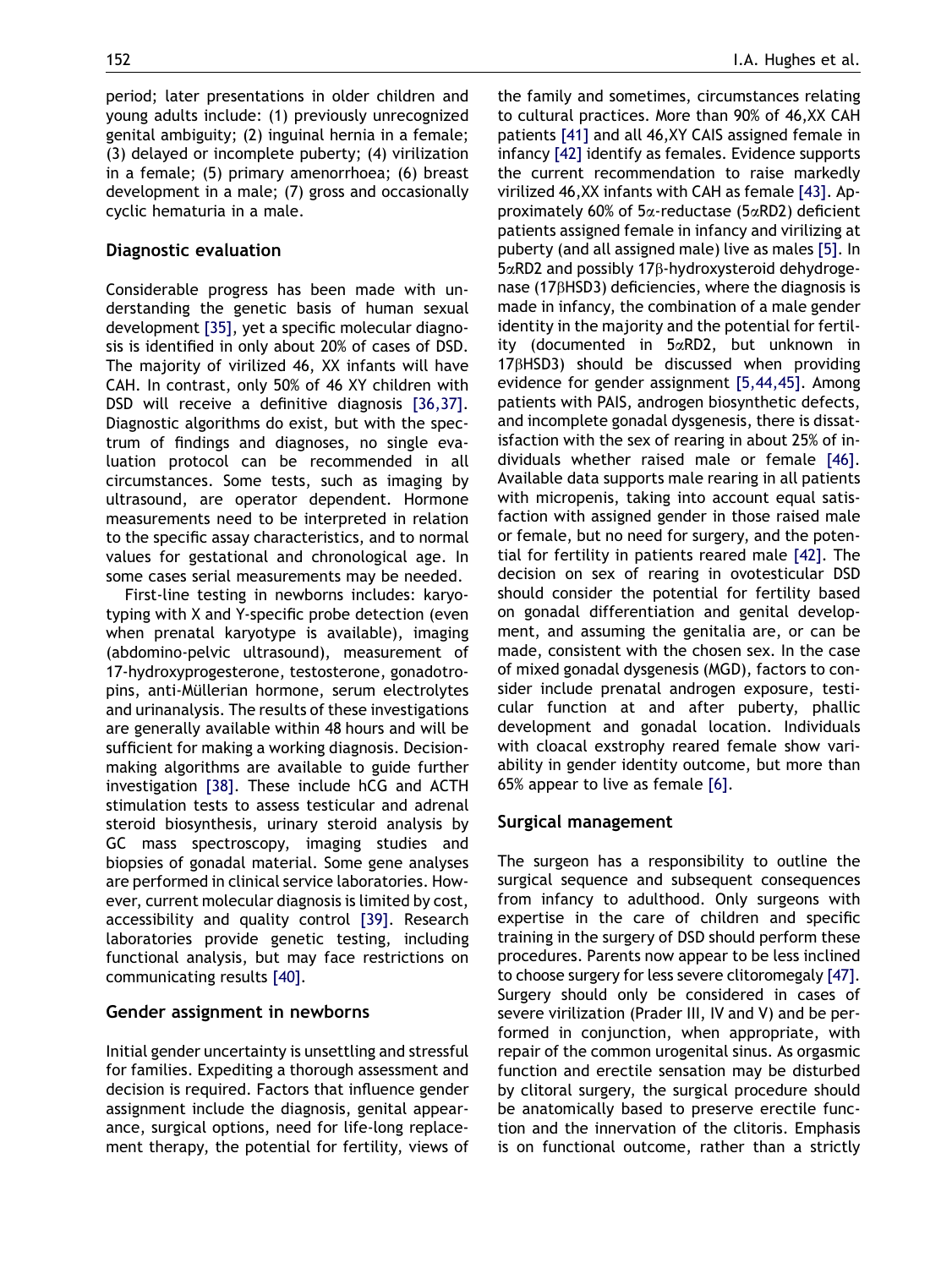cosmetic appearance. It is generally felt that surgery that is performed for cosmetic reasons in the first year of life relieves parental distress and improves attachment between the child and the parents  $[48-51]$  $[48-51]$  $[48-51]$ . The systematic evidence for this belief is lacking.

There is inadequate evidence currently in relation to establishment of functional anatomy, to abandon the practice of early separation of the vagina and urethra [\[52\].](#page-13-0) The rationale for early reconstruction is based on guidelines on the timing of genital surgery from the American Academy of Pediatrics (AAP) [\[53\],](#page-13-0) the beneficial effects of oestrogen on tissue in early infancy and the avoidance of potential complications from the connection between the urinary tract and peritoneum via the Fallopian tubes. It is anticipated that surgical reconstruction in infancy will need to be refined at the time of puberty  $[54-56]$  $[54-56]$ . Vaginal dilatation should not be undertaken before puberty. The surgeon must be familiar with a number of operative techniques in order to reconstruct the spectrum of urogenital sinus disorders. An absent or inadequate vagina (with rare exceptions) requires a vaginoplasty performed in adolescence when the patient is psychologically motivated and a full partner in the procedure. No one technique has been universally successful; self-dilatation, skin substitution and bowel vaginoplasty each have specific advantages and disadvantages.

In the case of a DSD associated with hypospadias [\[57\]](#page-13-0), standard techniques for surgical repair such as chordee correction, urethral reconstruction and the judicious use of testosterone supplementation apply. The magnitude and complexity of phalloplasty in adulthood should be taken into account during the initial counselling period if successful gender assignment is dependent on this procedure [\[58\].](#page-13-0) At times this may affect the balance of gender assignment. Patients must not be given unrealistic expectations about penile reconstruction, including the use of tissue engineering. There is no evidence that prophylactic removal of asymptomatic discordant structures, such as a utriculus or Müllerian remnants, is required although symptoms in future may indicate surgical removal. For the male who has a successful neophalloplasty in adulthood, an erectile prosthesis may be inserted but has a high morbidity.

The testes in patients with CAIS [\[35\]](#page-12-0) and those with PAIS, raised female, should be removed to prevent malignancy in adulthood. The availability of oestrogen replacement therapy allows for the option of early removal at the time of diagnosis which also takes care of the associated hernia, psychological problems with the presence of testes and the malignancy risk. Parental choice allows deferment until adolescence, recognizing that the earliest reported malignancy in CAIS is at 14 years of age [\[59\]](#page-13-0). The streak gonad in a patient with MGD raised male should be removed laparoscopically (or by laparotomy) in early childhood [\[35\]](#page-12-0). Bilateral gonadectomy is performed in early childhood in females (bilateral streak gonads) with gonadal dysgenesis and Y chromosome material. In patients with androgen biosynthetic defects raised female, gonadectomy should be performed before puberty. A scrotal testis in patients with gonadal dysgenesis is at risk for malignancy. Current recommendations are testicular biopsy at puberty seeking signs of the pre-malignant lesion termed carcinoma-in-situ or undifferentiated intratubular germ cell neoplasia. If positive, the option is sperm banking before treatment with local low dose radiotherapy which is curative [\[60\]](#page-13-0).

Surgical management in DSD should also consider options that will facilitate the chances of fertility. In patients with a symptomatic utriculus, removal is best performed laparoscopically to increase the chance of preserving continuity of the vasa deferentia. Patients with bilateral ovotestes are potentially fertile from functional ovarian tissue [\[35,61\]](#page-12-0). Separation of ovarian and testicular tissue can be technically difficult and should be undertaken, if possible, in early life.

#### Sex steroid replacement

Hypogonadism is common in patients with dysgenetic gonads, defects in sex steroid biosynthesis and resistance to androgens. The timing of initiation of puberty may vary but this is an occasion that provides an opportunity to discuss the condition and set a foundation for long-term adherence to therapy. Hormonal induction of puberty should attempt to replicate normal pubertal maturation to induce secondary sexual characteristics, a pubertal growth spurt, and optimal bone mineral accumulation, together with psychosocial support for psychosexual maturation [\[62\].](#page-13-0) Intramuscular depot injections of testosterone esters are commonly used in males; other options include oral testosterone undecanoate and transdermal preparations are also available  $[63-65]$  $[63-65]$  $[63-65]$ . Patients with PAIS may require supraphysiologic doses of testosterone for optimal effect [\[66\].](#page-13-0) Females with hypogonadism require oestrogen supplementation to induce pubertal changes and menses. A progestin is usually added after breakthrough bleeding develops or within  $1-2$  years of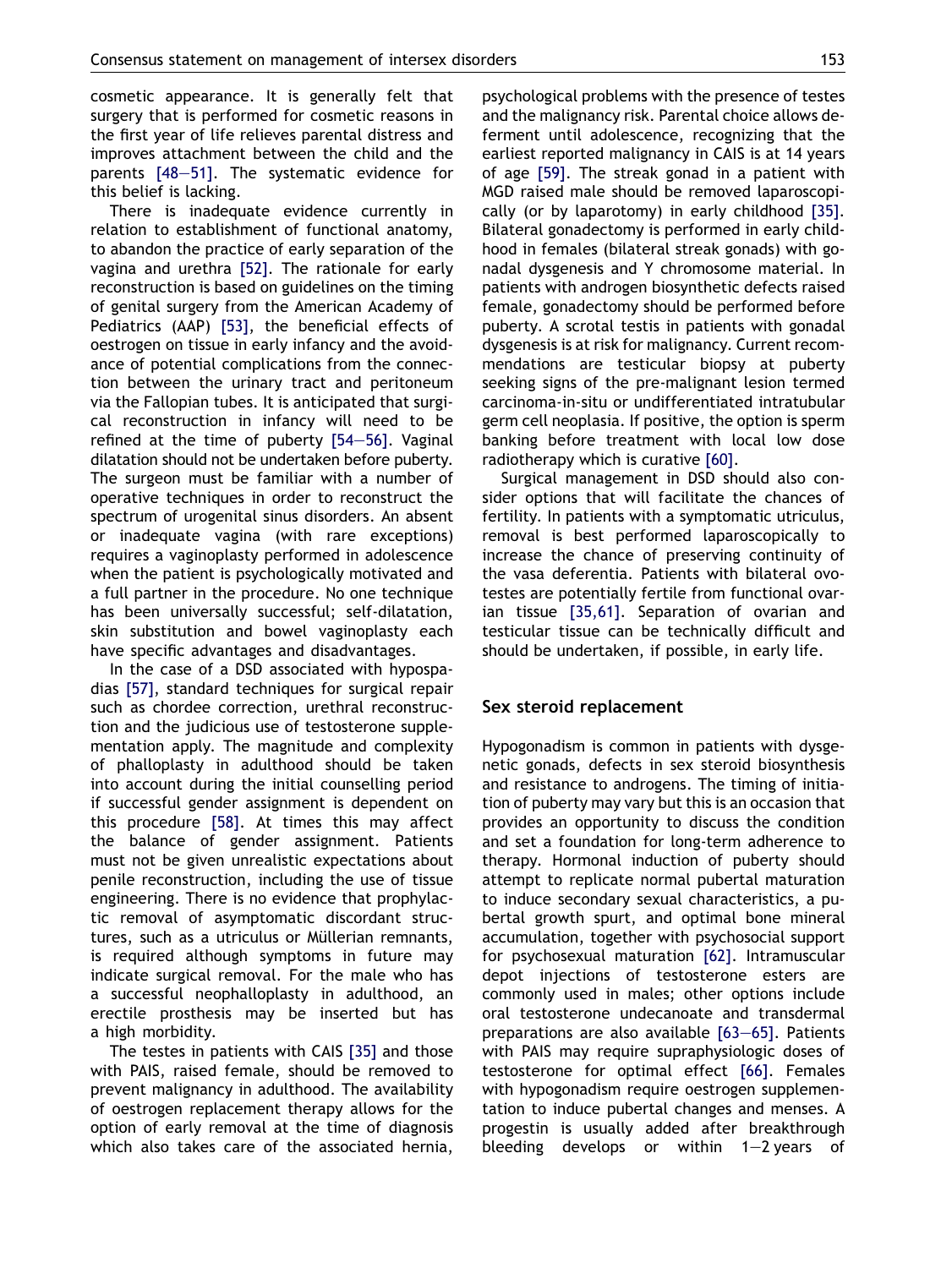continuous oestrogen. There is no evidence that the addition of cyclic progesterone is beneficial in women without a uterus.

# Psychosocial management

Psychosocial care provided by mental health staff with expertise in DSD should be an integral part of management in order to promote positive adaptation. This expertise can facilitate team decisions about gender assignment/reassignment, timing of surgery and sex hormone replacement. Psychosocial screening tools that identify families at risk for maladaptive coping with a child's medical condition are available [\[67\]](#page-13-0). Once the child is sufficiently developed for a psychological assessment of gender identity, such an evaluation must be included in discussions about gender reassignment. Gender identity development begins before the age of 3 years [\[68\],](#page-13-0) but the earliest age at which it can be reliably assessed remains unclear. The generalization that the age of 18 months is the upper limit of imposed gender reassignment should be treated with caution and viewed conservatively. Reassignment discussions should recognise that childhood gender dissatisfaction often remits and is not synonymous with cross-sex behaviour, and that gender reassignment should be patientinitiated. Atypical gender role behaviour is more common in children with DSD than in the general population, but should not be taken as an indicator for gender reassignment. In affected children and adolescents who report significant gender dysphoria, a comprehensive psychological evaluation [\[69\]](#page-13-0) and an opportunity to explore feelings about gender with a qualified clinician is required over a period of time. If the desire to change gender persists, the patient's wish should be supported, and may require the input of a specialist skilled in the management of gender change.

The process of disclosure concerning facts about karyotype, gonadal status and prospects for future fertility is a collaborative ongoing action which requires a flexible individual-based approach. It should be planned with the parents from the time of diagnosis [\[70\]](#page-13-0). Studies in other chronic medical disorders and of adoptees indicate that disclosure is associated with enhanced psychosocial adaptation [\[71\].](#page-13-0) Medical education and counselling for children is a recurrent gradual process of increasing sophistication which is commensurate with changing cognitive and psychological development [\[72\].](#page-13-0)

Quality of life encompasses falling in love, dating, attraction, ability to develop intimate relationships, sexual functioning, the opportunity to marry, and to raise children, regardless of biological indicators of sex. The most frequent problems encountered in DSD patients are sexual aversion and lack of arousability, which are often misinterpreted as low libido [\[73\].](#page-13-0) Health care staff should offer adolescent patients opportunities to talk confidentially without their parents and encourage the participation in condition-specific support groups which enhance the ability of the patient to comfortably discuss their concerns. Some patients avoid intimate relationships and it is important to address fears of rejection and advise on the process of building a relationship with a partner. The focus should be on interpersonal relationships and not solely on sexual function and activity. Referral for sex therapy may be needed. Repeated examination of the genitalia, including medical photography, may be experienced as deeply shaming [\[74\].](#page-13-0) Medical photography has its place for record keeping and education, but should be undertaken whenever possible if the patient is under anaesthesia for a procedure. Medical interventions and negative sexual experiences may have fostered symptoms of post-traumatic stress disorder and referral to a qualified mental health professional may be indicated [\[75\]](#page-13-0).

# Outcome in DSD

As a general statement, information across a range of assessments is insufficient in DSD. The following is based on those disorders where some evidence base is available. They include CAH, CAIS and PAIS, disorders of androgen biosynthesis, gonadal dysgenesis syndromes (complete and partial) and micropenis. Long term outcome in DSD should include the following: external and internal genital phenotype, physical health including fertility, sexual function, social and psychosexual adjustment, mental health, quality of life and social participation. There are additional health problems in individuals with DSD. These include the consequences of associated problems such as other malformations, developmental delay and intellectual impairment, delayed growth and development, and unwanted effects of hormones on libido and body image [\[76\].](#page-13-0)

# Surgical outcome

Some studies suggest satisfactory outcomes from early surgery [\[43,46,47,77\].](#page-12-0) Nevertheless, outcomes from clitoroplasty identify problems related to decreased sexual sensitivity, loss of clitoral tissue and cosmetic issues [\[78\]](#page-13-0). Techniques for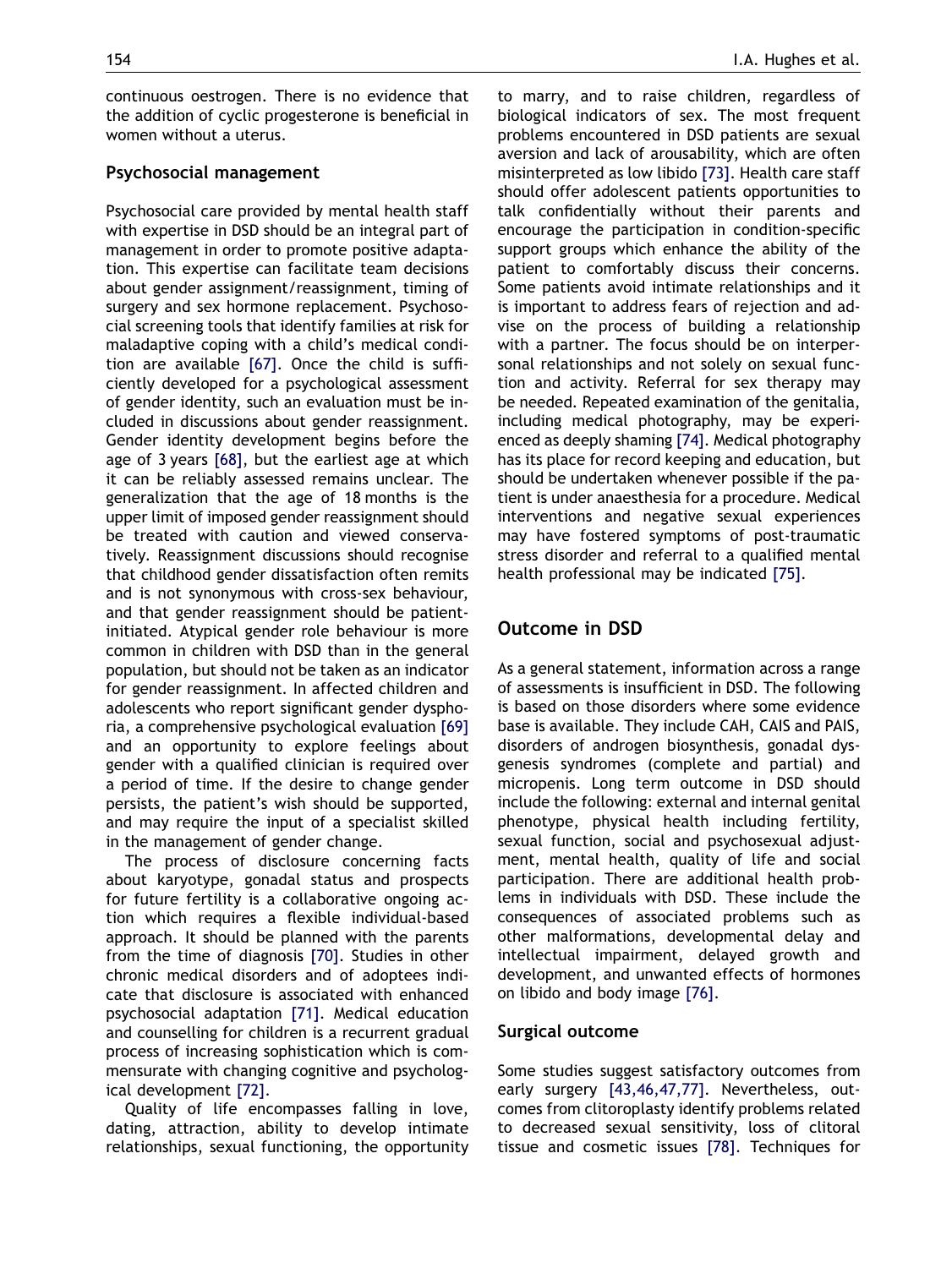vaginoplasty carry the potential for scarring at the introitus necessitating repeated modification before sexual function can be reliable. Surgery to construct a neo-vagina carries a risk of neoplasia [\[79\]](#page-13-0). The risks from vaginoplasty are different for high and low confluence of the urethra and vagina. Analysis of long-term outcomes is complicated by a mixture of surgical techniques and diagnostic categories [\[80\]](#page-13-0). Few women with CAIS need surgery to lengthen the vagina [\[81\].](#page-13-0)

The outcome in undermasculinized males with a phallus is dependent on the degree of hypospadias and the amount of erectile tissue. Feminizing genitoplasty as opposed to masculinizing genitoplasty requires less surgery to achieve an acceptable outcome and results in fewer urological difficulties [\[46\]](#page-13-0). Long-term data regarding sexual function and quality of life among both those assigned female as well as male show great variability. There are no controlled clinical trials of the efficacy of early (less than 12 months of age) versus late (in adolescence and adulthood) surgery or of the efficacy of different techniques.

# Risk of gonadal tumours

Interpretation of the literature is hampered by unclear terminology and effects of normal cell maturation delay  $[82-84]$  $[82-84]$ . The highest tumour risk is found in TSBY (testis-specific protein Y encoded) positive gonadal dysgenesis and PAIS with intraabdominal gonads, while the lowest risk  $(<5\%)$  is found in ovotestis [\[85\]](#page-14-0) and CAIS [\[83,86\].](#page-13-0) Table 4 provides a summary of the risk of tumour development according to diagnosis and recommendations for management.

# Cultural and social factors

DSD may carry a stigma. Social and cultural factors, as well as hormonal effects, appear to influence gender role in 5a-reductase deficiency. Gender role change occurs at different rates in different societies suggesting that social factors may also be important modifiers of gender role change.

In some societies, female infertility precludes marriage, which also affects employment prospects and creates economic dependence. Religious and philosophical views may influence how parents respond to the birth of an infant with a medical condition. Fatalism and guilt feelings in relation to congenital malformations or genetic conditions have an influence, while poverty and illiteracy negatively affect access to health care [\[87\].](#page-14-0)

# Future studies

Establishing a precise diagnosis in DSD is just as important as in other chronic medical conditions with life-long consequences. Considerable progress has been achieved with molecular studies as illustrated in [Table 5](#page-8-0) which summarises the genes known to be involved in DSD. Use of tissue-specific animal knock out models, comparative genomic hybridization and microarray screens of the mouse

| Table 4      | Risk of germ cell malignancy according to diagnosis |                          |                                 |                    |                     |
|--------------|-----------------------------------------------------|--------------------------|---------------------------------|--------------------|---------------------|
| Risk group   | <b>Disorder</b>                                     | Malignancy<br>risk $(%)$ | Recommended<br>action           | No. studies<br>(n) | No. patients<br>(n) |
| High         | $GD^a$ (+Y) <sup>b</sup> intra-abd.                 | $15 - 35$                | Gonadectomy <sup>c</sup>        | 12                 | >350                |
|              | PAIS non-scrotal                                    | 50                       | Gonadectomy <sup>c</sup>        |                    | 24                  |
|              | Frasier                                             | 60                       | Gonadectomy <sup>c</sup>        |                    | 15                  |
|              | Denys-Drash $(+Y)$                                  | 40                       | Gonadectomy <sup>c</sup>        |                    |                     |
| Intermediate | Turner $(+Y)$                                       | 12                       | Gonadectomy <sup>c</sup>        |                    | 43                  |
|              | $176 - HSD$                                         | 28                       | Monitor                         |                    |                     |
|              | GD $(+Y)^b$ scrotal                                 | <b>Unknown</b>           | Biopsy <sup>d</sup> and irrad.? |                    |                     |
|              | PAIS scrotal gonad                                  | Unknown                  | Biopsy <sup>d</sup> and irrad.? |                    |                     |
| Low          | <b>CAIS</b>                                         |                          | Biopsy <sup>d</sup> and ???     |                    | 55                  |
|              | Ovotest DSD                                         |                          | Testis tissue removal ?         |                    | 426                 |
|              | Turner $(-Y)$                                       |                          | None                            |                    | 557                 |
| No(?)        | $5\alpha$ -Reductase                                |                          | Unresolved                      |                    |                     |
|              | Leydig cell hypoplasia                              | 0                        | Unresolved                      |                    |                     |

<sup>a</sup> Gonadal dysgenesis (including not further specified, 46XY, 46X/46XY, mixed, partial, complete).<br><sup>b</sup> GBY region positive, including the TSPY gene.<br><sup>c</sup> At time of diagnosis.

 $d$  At puberty, allowing investigation of at least 30 seminiferous tubules, preferentially diagnosis based on OCT3/4 immunohistochemistry.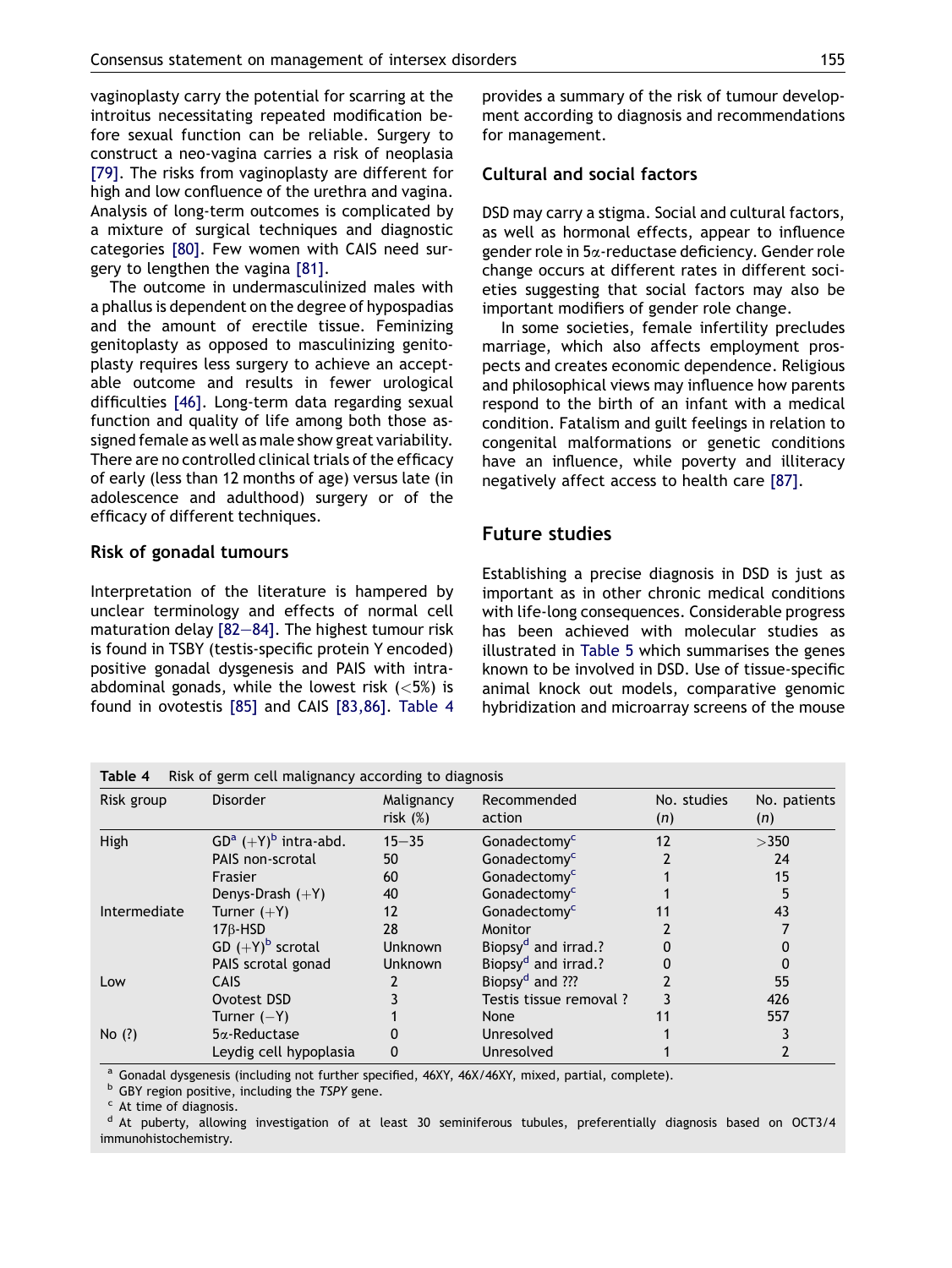<span id="page-8-0"></span>

| Gene            | Protein                                                                                          | <b>OMIM</b>  | Locus           | Inheritance                                | Gonad                   | Mullerian structures External |               | Associated features/                                           |
|-----------------|--------------------------------------------------------------------------------------------------|--------------|-----------------|--------------------------------------------|-------------------------|-------------------------------|---------------|----------------------------------------------------------------|
|                 |                                                                                                  |              |                 |                                            |                         |                               | genitalia     | variant phenotypes                                             |
| 46, XY DSD      |                                                                                                  |              |                 |                                            |                         |                               |               |                                                                |
|                 | Disorders of gonadal (testicular) development: Single gene disorders                             |              |                 |                                            |                         |                               |               |                                                                |
| WT <sub>1</sub> | <b>TF</b>                                                                                        | 607102 11p13 |                 | AD                                         | Dysgenetic testis $+/-$ |                               | Female or     | Wilm's tumour, renal abnormalities,                            |
|                 |                                                                                                  |              |                 |                                            |                         |                               | ambiguous     | gonadal tumors (WAGR, Denys-Drash                              |
|                 |                                                                                                  |              |                 |                                            |                         |                               |               | and Frasier syndromes)                                         |
| SF <sub>1</sub> | Nuclear                                                                                          | 184757 9q33  |                 | AD/AR                                      | Dysgenetic testis $+/-$ |                               | Female or     | More severe phenotypes include                                 |
| (NR5A1)         | receptor TF                                                                                      |              |                 |                                            |                         |                               | ambiguous     | primary adrenal failure; milder                                |
|                 |                                                                                                  |              |                 |                                            |                         |                               |               | phenotypes have isolated partial                               |
|                 |                                                                                                  |              |                 |                                            |                         |                               |               | gonadal dysgenesis                                             |
| <b>SRY</b>      | <b>TF</b>                                                                                        |              | 480000 Yp11.3   | Y                                          | Dysgenetic testis $+/-$ |                               | Female or     |                                                                |
|                 |                                                                                                  |              |                 |                                            | or ovotestis            |                               | ambiguous     |                                                                |
| SOX9            | <b>TF</b>                                                                                        |              | 608160 17q24-25 | AD                                         | Dysgenetic testis $+/-$ |                               | Female or     | Campomelic dysplasia (17q24                                    |
|                 |                                                                                                  |              |                 |                                            | or ovotestis            |                               | ambiguous     | rearrangements milder phenotype                                |
|                 |                                                                                                  |              |                 |                                            |                         |                               |               | than point mutations)                                          |
| <b>DHH</b>      | Signalling                                                                                       |              | 605423 12q13.1  | AR                                         | Dysgenetic testis $+$   |                               | Female        | The severe phenotype of one                                    |
|                 | molecule                                                                                         |              |                 |                                            |                         |                               |               | patient included minifascicular                                |
|                 |                                                                                                  |              |                 |                                            |                         |                               |               | neuropathy, other patients have<br>isolated gonadal dysgenesis |
| <b>ATRX</b>     | <b>Helicase</b>                                                                                  |              | 300032 Xq13.3   | X                                          | Dysgenetic testis –     |                               | Female,       | α-Thalassemia, mental retardation                              |
|                 | (?chromatin)                                                                                     |              |                 |                                            |                         |                               | ambiguous     |                                                                |
|                 | remodelling)                                                                                     |              |                 |                                            |                         |                               | or male       |                                                                |
| <b>ARX</b>      | <b>TF</b>                                                                                        |              | 300382 Xp22.13  | X                                          | Dysgenetic testis       | $\overline{a}$                | Ambiguous     | X-linked lissencephaly, epilepsy,                              |
|                 |                                                                                                  |              |                 |                                            |                         |                               |               | temperature instability                                        |
|                 |                                                                                                  |              |                 |                                            |                         |                               |               |                                                                |
|                 | Disorders of gonadal (testicular) development: chromosomal changes involving key candidate genes |              |                 |                                            |                         |                               |               |                                                                |
| DMRT1           | <b>TF</b>                                                                                        |              | 602424 9p24.3   | Monosomic deletion Dysgenetic testis $+/-$ |                         |                               | Female or     | Mental retardation                                             |
|                 |                                                                                                  |              |                 |                                            |                         |                               | ambiguous     |                                                                |
| DAX1 (NR0B1)    | <b>Nuclear</b>                                                                                   |              | 300018 Xp21.3   | dupXp21                                    | Dysgenetic testis $+/-$ |                               | Female or     |                                                                |
|                 | receptor TF                                                                                      |              |                 |                                            | or ovary                |                               | ambiguous     |                                                                |
| WNT4            | Signalling                                                                                       | 603490 1p35  |                 | dup1p35                                    | Dysgenetic testis $+$   |                               | Ambiguous     | Mental retardation                                             |
|                 | molecule                                                                                         |              |                 |                                            |                         |                               |               |                                                                |
|                 | Disorders in hormone synthesis or action                                                         |              |                 |                                            |                         |                               |               |                                                                |
| <b>LHGCR</b>    | G-protein                                                                                        | 152790 2p21  |                 | AR                                         | <b>Testis</b>           |                               | Female,       | Leydig cell hypoplasia                                         |
|                 | receptor                                                                                         |              |                 |                                            |                         |                               | ambiguous     |                                                                |
|                 |                                                                                                  |              |                 |                                            |                         |                               | or micropenis |                                                                |
| DHCR7           | Enzyme                                                                                           |              | 602858 11g12-13 | <b>AR</b>                                  | <b>Testis</b>           |                               | Variable      | Smith-Lemli-Opitz syndrome:                                    |
|                 |                                                                                                  |              |                 |                                            |                         |                               |               | coarse facies, second-third toe                                |
|                 |                                                                                                  |              |                 |                                            |                         |                               |               | syndactyly, failure to thrive,                                 |
|                 |                                                                                                  |              |                 |                                            |                         |                               |               | developmental delay, cardiac and                               |
|                 |                                                                                                  |              |                 |                                            |                         |                               |               | visceral abnormalities                                         |
| <b>STAR</b>     | Mitochondrial                                                                                    |              | 600617 8p11.2   | AR                                         | <b>Testis</b>           |                               | Female        | Congenital lipoid adrenal                                      |
|                 | membrane                                                                                         |              |                 |                                            |                         |                               |               | hyperplasia (primary adrenal                                   |
|                 | protein                                                                                          |              |                 |                                            |                         |                               |               | failure), pubertal failure                                     |
| <b>CYP11A1</b>  | Enzyme                                                                                           |              | 118485 15q23-24 | AR                                         | <b>Testis</b>           |                               | Female or     | Congenital adrenal hyperplasia                                 |
|                 |                                                                                                  |              |                 |                                            |                         |                               | ambiguous     | (primary adrenal failure),                                     |
|                 |                                                                                                  |              |                 |                                            |                         |                               |               | pubertal failure                                               |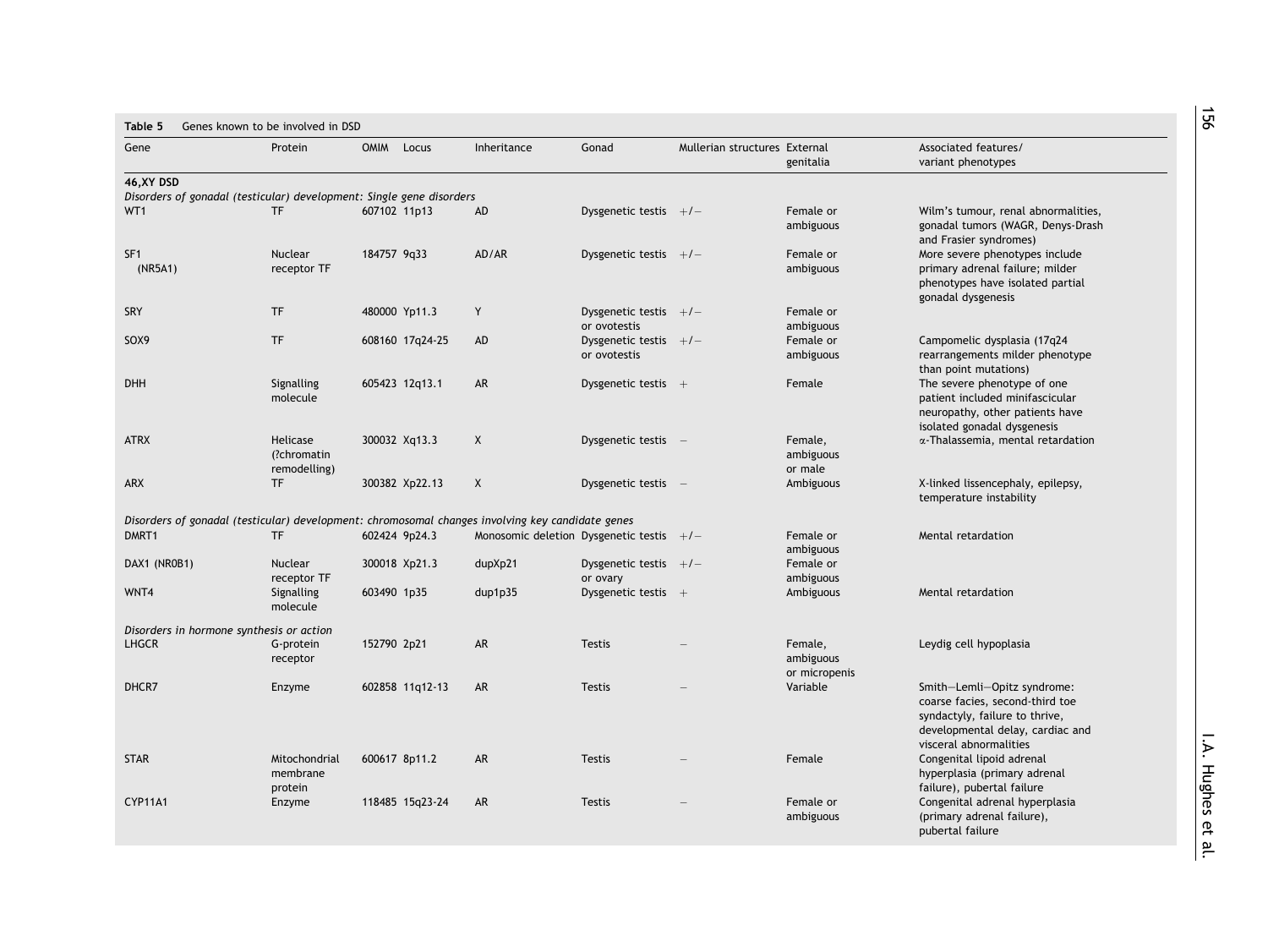| HSD3B2                                     | Enzyme                                  | 201810 1p13.1 |                        | AR                        | <b>Testis</b>                        |                  | Ambiguous                                       | CAH, primary adrenal failure,                                         |
|--------------------------------------------|-----------------------------------------|---------------|------------------------|---------------------------|--------------------------------------|------------------|-------------------------------------------------|-----------------------------------------------------------------------|
|                                            |                                         |               |                        |                           |                                      |                  |                                                 | partial androgenization<br>due to ↑ DHEA                              |
| CYP17                                      | Enzyme                                  |               | 202110 10q24.3         | AR                        | <b>Testis</b>                        |                  | Female,<br>ambiguous or                         | CAH, hypertension due<br>to $\uparrow$ corticosterone and             |
|                                            |                                         |               |                        |                           |                                      |                  | micropenis                                      | 11-deoxycorticosterone (except<br>in isolated 17,20-lyase deficiency) |
| POR (P450 oxido-reductase) CYP enzyme      |                                         |               | 124015 7q11.2          | AR                        | Testis                               |                  | Male or                                         | Mixed features of 21-hydroxylase                                      |
|                                            | electron donor                          |               |                        |                           |                                      |                  | ambiguous                                       | deficiency, 17a-hydroxylase/<br>17,20-lyase deficiency and            |
|                                            |                                         |               |                        |                           |                                      |                  |                                                 | aromatase deficiency; sometimes                                       |
|                                            |                                         |               |                        |                           |                                      |                  |                                                 | associated with Antley Bixler<br>craniosynostosis                     |
| <b>HSD17B3</b>                             | Enzyme                                  | 605573 9q22   |                        | AR                        | <b>Testis</b>                        |                  | Female or                                       | Partial androgenization at                                            |
|                                            |                                         |               |                        |                           |                                      |                  | ambiguous                                       | puberty, ↑ androstenedione:                                           |
| SRD5A2                                     | Enzyme                                  | 607306 2p23   |                        | AR                        | <b>Testis</b>                        |                  | Ambiguous or micropenis Partial androgenization | testosterone ratio                                                    |
|                                            |                                         |               |                        |                           |                                      |                  |                                                 | at puberty, $\uparrow$                                                |
|                                            |                                         |               |                        |                           |                                      |                  |                                                 | testosterone: DHT ratio                                               |
| AMH                                        | Signalling<br>molecule                  |               | 600957 19p13.3-13.2 AR |                           | <b>Testis</b>                        | $^{+}$           | Normal male                                     | Persistent Mullerian duct<br>syndrome (PMDS).                         |
| AMH-receptor                               | Serine-threonine 600956 12q13<br>kinase |               |                        | AR                        | <b>Testis</b>                        | $\! + \!\!\!\!$  | Normal male                                     | Male external genitalia,<br>bilateral cryptorchidism                  |
|                                            | transmembrane                           |               |                        |                           |                                      |                  |                                                 |                                                                       |
|                                            | receptor                                |               |                        |                           |                                      |                  |                                                 |                                                                       |
| Androgen                                   | Nuclear                                 |               | 313700 Xq11-12         | X                         | <b>Testis</b>                        |                  | Female,                                         | Phenotypic spectrum from                                              |
| receptor                                   | receptor TF                             |               |                        |                           |                                      |                  | ambiguous,<br>micropenis or                     | complete androgen insensitivity syndrome<br>(female external          |
|                                            |                                         |               |                        |                           |                                      |                  | normal male                                     | genitalia) and partial androgen                                       |
|                                            |                                         |               |                        |                           |                                      |                  |                                                 | insensitivity (ambiguous) to                                          |
|                                            |                                         |               |                        |                           |                                      |                  |                                                 | normal male genitalia/infertility                                     |
| 46, XX DSD                                 |                                         |               |                        |                           |                                      |                  |                                                 |                                                                       |
| Disorders of gonadal (ovarian) development |                                         |               |                        |                           |                                      |                  |                                                 |                                                                       |
| <b>SRY</b><br>SOX9                         | <b>TF</b><br><b>TF</b>                  | 608160 17q24  | 480000 Yp11.3          | Translocation<br>dup17q24 | Testis or ovotestis $-$<br><b>ND</b> |                  | Male or ambiguous<br>Male or ambiguous          |                                                                       |
|                                            |                                         |               |                        |                           |                                      |                  |                                                 |                                                                       |
| Androgen excess                            |                                         |               |                        |                           |                                      |                  |                                                 |                                                                       |
| HSD3B2                                     | Enzyme                                  | 201810 1p13   |                        | AR                        | Ovary                                | $\! + \!\!\!\!$  | Clitoromegaly                                   | CAH, primary adrenal failure,                                         |
|                                            |                                         |               |                        |                           |                                      |                  |                                                 | partial androgenization due to<br>↑ DHEA                              |
| CYP21A2                                    | Enzyme                                  |               | 201910 6p21-23         | <b>AR</b>                 | Ovary                                | $^{+}$           | Ambiguous                                       | CAH, phenotypic spectrum from                                         |
|                                            |                                         |               |                        |                           |                                      |                  |                                                 | severe salt-losing forms associated                                   |
|                                            |                                         |               |                        |                           |                                      |                  |                                                 | with adrenal failure to simple                                        |
|                                            |                                         |               |                        |                           |                                      |                  |                                                 | virilizing forms with compensated<br>adrenal function, 1              |
|                                            |                                         |               |                        |                           |                                      |                  |                                                 | 17-hydroxyprogesterone                                                |
| <b>CYP11B1</b>                             | Enzyme                                  |               | 202010 8q21-22         | AR                        | Ovary                                | $\boldsymbol{+}$ | Ambiguous                                       | CAH, hypertension due to $\uparrow$                                   |
|                                            |                                         |               |                        |                           |                                      |                  |                                                 | 11-deoxycortisol and                                                  |
|                                            |                                         |               |                        |                           |                                      |                  |                                                 | 11-deoxycorticosterone<br>(continued on next page)                    |
|                                            |                                         |               |                        |                           |                                      |                  |                                                 |                                                                       |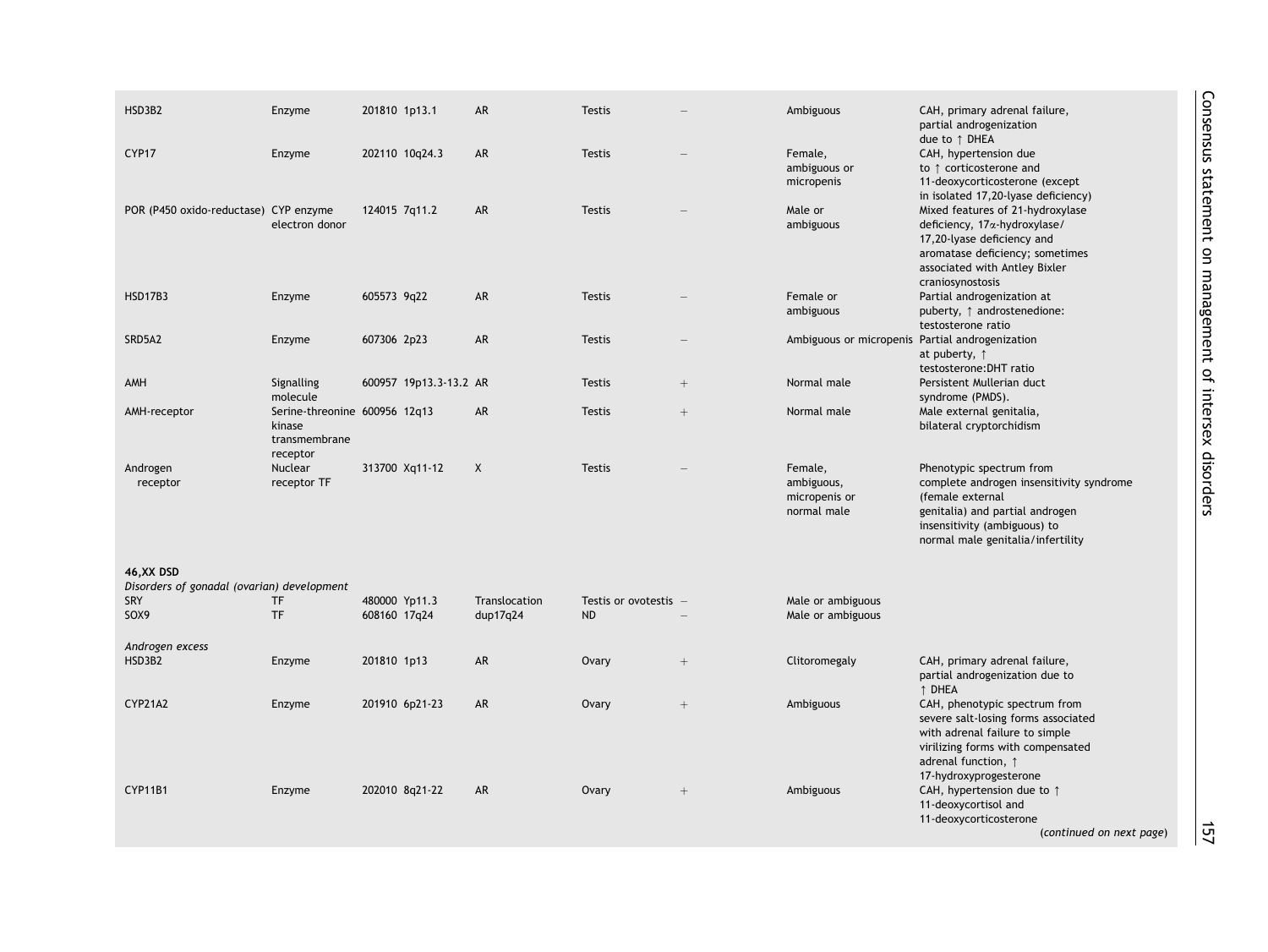| Table 5 (continued)        |                                                                |             |        |                                                                 |              |                          |                       |                                                                                                                                                                                                       |
|----------------------------|----------------------------------------------------------------|-------------|--------|-----------------------------------------------------------------|--------------|--------------------------|-----------------------|-------------------------------------------------------------------------------------------------------------------------------------------------------------------------------------------------------|
| Gene                       | Protein                                                        | <b>OMIM</b> | Locus  | Inheritance                                                     | Gonad        | Mullerian structures     | genitalia<br>External | Associated features,<br>variant phenotypes                                                                                                                                                            |
| POR (P450 oxido-reductase) | CYP enzyme electron donor                                      | 124015      | 7q11.2 | AR                                                              | Ovary        |                          | Ambiguous             | with Antley Bixler craniosynostosis<br>Mixed features of 21-hydroxylase<br>aromatase deficiency; associated<br>deficiency, 17 a-hydroxylase/<br>17,20-lyase deficiency and                            |
| CYP <sub>19</sub>          | Enzyme                                                         | 107910      | 15q21  | AR                                                              | <b>Ovary</b> | $\overline{\phantom{a}}$ | Ambiguous             | Maternal androgenization during<br>development at puberty, except<br>pregnancy, absent breast<br>in partial cases                                                                                     |
| Gluco-corticoid receptor   | receptor TF<br>Nuclear                                         | 138040      | 5q31   | AR                                                              | <b>Ovary</b> | $^{+}$                   | Ambiguous             | ↑ ACTH, 17-hydroxyprogesterone<br>(NB patient heterozygous for<br>dexamethasone suppression<br>and cortisol; failure of<br>a mutation in CYP21)                                                       |
|                            | ACTH, adrenocorticotropin. Chromosomal rearrangements likely t |             |        | o include key genes are included. Modified from reference [88]. |              |                          |                       | Key: AR, autosomal recessive; AD, autosomal dominant (often de novo mutation); Y, Y chromosomal; X, X-chromosomal; TF, transcription factor; ND, not determined; CAH, congenital adrenal hyperplasia; |

urogenital ridge will provide benefits in identifying new genes causing DSD [\[89\]](#page-14-0). It is essential that the momentum for an international collaborative approach to this task is maintained.

Much remains to be clarified about the determinants of gender identity in DSD. Future studies require representative sampling to carefully conceptualise and measure gender identity, recognizing that there are multiple determinants to consider and gender identity may change into adulthood. In terms of psychological management, studies are needed to evaluate the effectiveness of information management with regard to timing and content. The pattern of surgical practice in DSD is changing with respect to the timing of surgery and the techniques employed. It is essential to evaluate the effects of early versus later surgery in an holistic manner, recognizing the difficulties posed by an ever evolving clinical practice.

The consensus has clearly identified a major shortfall in information about long-term outcome. Future studies should use appropriate instruments that assess outcomes in a standard manner [\[68,69\]](#page-13-0) and take cognisance of guidelines relevant to all chronic conditions [\(http://www.who.int/](http://www.who.int/classifications/icf/en/) [classifications/icf/en/\)](http://www.who.int/classifications/icf/en/). These should preferably be prospective in nature and designed to avoid selection bias. A number of countries already have registers of DSD cases but there could be added benefit from pooling such resources to enable prospective, multicentre studies to be undertaken on a larger number of cases that are clearly defined. Allied to this should be an educational programme to ensure that multi-professionals tasked with providing care to DSD families are suitably trained to discharge their responsibilities.

# Acknowledgements

The LWPES and ESPE gratefully acknowledge unrestricted educational grant support for the consensus meeting from Pfizer Endocrine Care, Novo Nordisk, Ferring and Organon. The work of Alan Rogol, Joanne Rogol, Pauline Bertrand and Pam Stockham in organizing the meeting is gratefully appreciated.

# Appendix I

# Role of support groups

The value of peer and parent support for many chronic medical conditions is widely accepted, and DSDs, being lifelong conditions which affect developmental tasks at many stages of life, are no exception.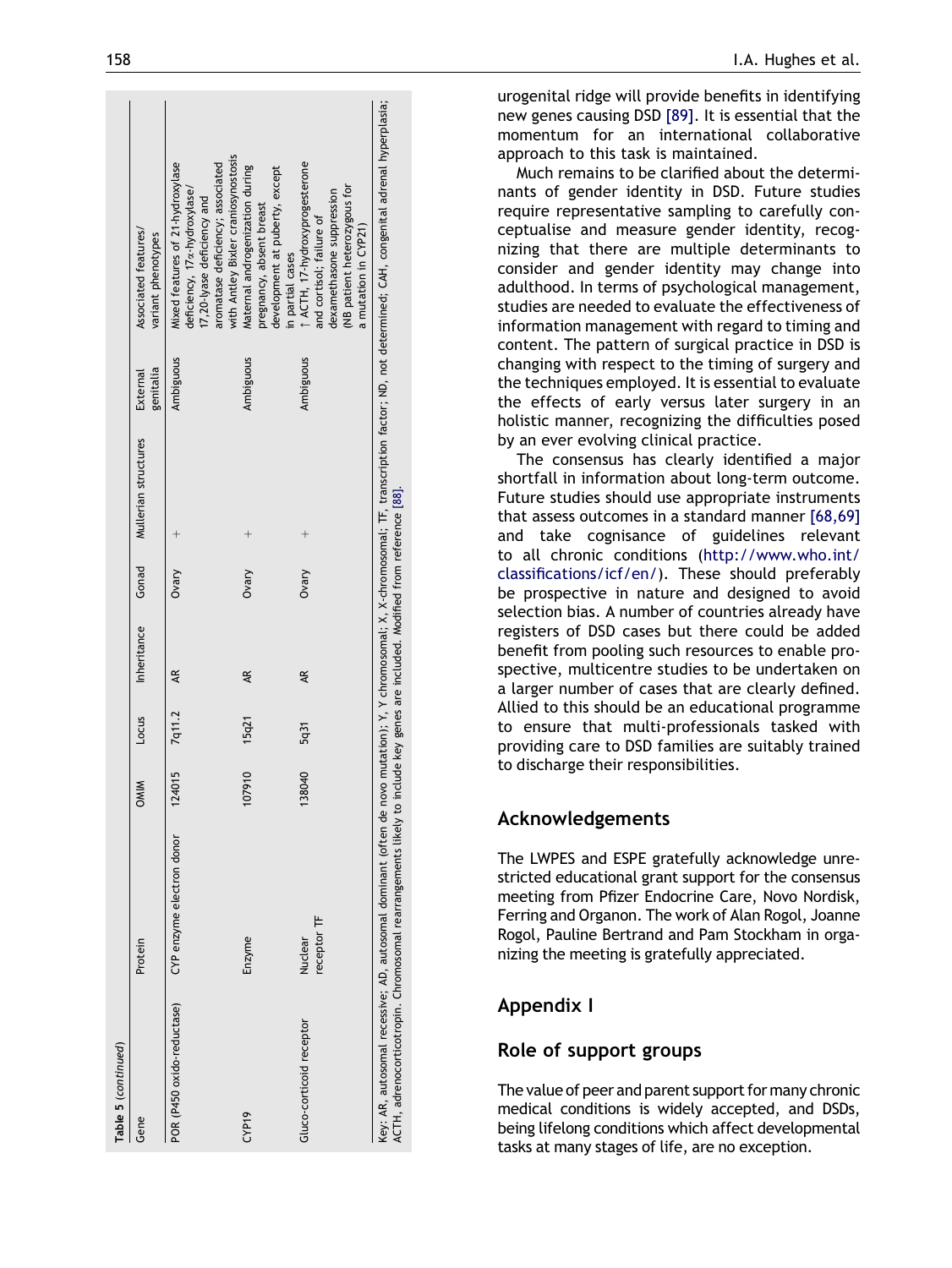<span id="page-11-0"></span>Those affected by DSDs and parent members value the following:

- Peer support ends isolation and stigma, providing a context in which conditions are put into perspective, and where intimate issues of concern can be discussed safely with someone who has ''been there''.
- Children who form relationships with peers and affected adults early in their lives benefit from a feeling of normalcy early on, with support in place well before adolescence. Adolescents often resist attempts to introduce them to peer support.
- Support groups can help families and consumers find the best quality care.

While clinical practice may focus on gender and genital appearance as key outcomes, stigma and experiences associated with having a DSD (both within and outside the medical environment) are more salient issues for many affected people.

Support groups complement the work of the health care team and, together, can help improve services. Initiatives by support groups have led to improvements in management of DSD and research directed towards clinically relevant issues. Dialogue between health care professionals and support groups, and collaboration as partners is to be encouraged.

# Appendix II

# Legal issues

Basic principles of medical law will remain, even as research and clinical experience evolve in aetiology, diagnosis, and treatment. This appendix draws on practice in three countries on standards of medical negligence and patient informed consent. In the United States, the medical profession sets standards of care based on prevailing medical custom [\[90\]](#page-14-0). However, a treatment may also be that used by a respected minority of practitioners.

Informed consent in the US was founded on the principle of battery whereby it is an offence to violate another person's bodily integrity without consent. Nowadays, most states are concerned with negligent non-disclosure to the patient. The standard of adequate disclosure may be physicianbased, requiring conduct of a reasonable practitioner. Or, it may be patient-based, asking what a reasonable patient would find material. Physician-based disclosure must include information about risks, alternatives, outcomes and prognosis, with or without treatment.

US courts assume that parents know what is best for their child when parental authority applies to consent for the child (substituted judgement). Parental decisions are deferred to except in situations where potentially life-saving treatment is withheld. Consent to treatment by a child is dependent on an understanding of its nature and consequences.

Medical negligence in the United Kingdom defines treatment that falls below the standard expected of a reasonably competent practitioner. The standard of proof in court is whether negligence is demonstrated on the balance of probabilities. It is incumbent on the practitioner to demonstrate that treatment was consistent with a rationally defensible body of medical opinion. A shift in parental prerogative to consent to treatment was reflected in the Children Act 1989 in which parental rights were replaced by parental responsibilities [\[91\]](#page-14-0). UK courts can intervene with orders made requiring or preventing a specific action related to the child. Age is not a barrier to informed consent, providing that a minor demonstrates an understanding of the issues sufficient to have the capacity to consent.

Colombian law is noted for a reasoned set of guidelines advanced by the highest court in cases of DSD [\[92\].](#page-14-0) A protocol was formulated for parental and physician intervention. The process of consent requires ''qualified and persistent informed consent'' over an extended period of time. Authorization is given in stages to allow time for the parents to come to terms with their the child's condition. The court aimed to strike a balance between parental autonomy for those who did, and those who did not want early surgery for their child, until there was clear evidence of harm in deferring surgery until the child was competent to decide. Parents cannot consent for children over five years of age, as by then, children are deemed to have identified with a gender and so are considered to be autonomous.

# References

- [1] Frader J, Alderson P, Asch A, et al. Health care professionals and intersex conditions. Arch Pediatr Adolesc Med 2004;158:426-9.
- [2] Conn J, Gillam L, Conway G. Revealing the diagnosis of androgen insensitivity syndrome in adulthood. BMJ 2005;331:  $628 - 30.$
- [3] Dreger AD, Chase C, Sousa A, Grupposo PA, Frader J. Changing the nomenclature/taxonomy for intersex: A scientific and clinical rationale. J Pediatr Endocrinol Metab 2005;18:729-33.
- [4] Brown J, Warne G. Practical management of the intersex infant. J Pediatr Endocrinol Metab 2005;18:3-23.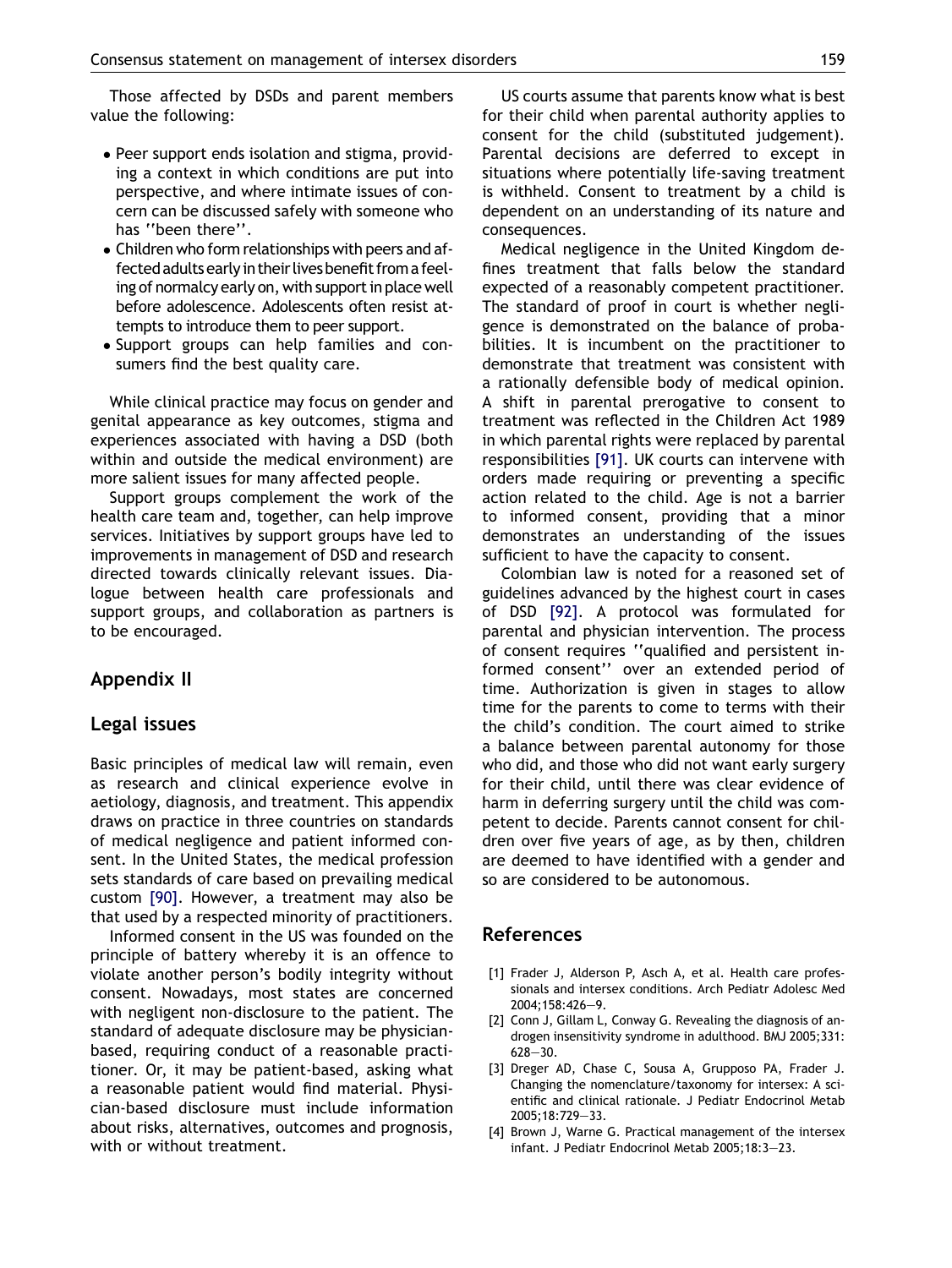- <span id="page-12-0"></span>[5] Cohen-Kettenis PT. Gender change in 46,XY persons with 5 alpha-reductase-2 deficiency and 17-beta-hydroxysteroid dehydrogenase-3 deficiency. Arch Sex Behav 2005;34: 399-410.
- [6] Meyer-Bahlburg HF. Gender identity outcome in femaleraised 46,XY persons with penile agenesis, cloacal exstrophy of the bladder, or penile ablation. Arch Sex Behav 2005;34:423-38.
- [7] Zucker KJ. Intersexuality and gender identity differentiation. Annu Rev Sex Res 1999;10:1-69.
- [8] Cohen-Bendahan CCC, van de Beek C, Berenbaum SA. Prenatal sex hormone effects on child and adult sex-typed behavior: Methods and findings. Neurosci Biobehav Rev 2005;29:353-84.
- [9] Meyer-Bahlburg HF. Gender and sexuality in congenital adrenal hyperplasia. Endocrinol Metab Clin North Am 2001; 30:155-71.
- [10] Nordenström A, Servin A, Bohlin G, Larsson A, Wedell A. Sex-typed toy play behavior correlates with the degree of prenatal androgen exposure assessed by CYP21 genotype in girls with congenital adrenal hyperplasia. J Clin Endocrinol Metab 2002;87:5119-24.
- [11] Goy RW, Bercovitch FB, McBrair MC. Behavioral masculinization is independent of genital masculinization in prenatally androgenized female rhesus macaques. Horm Behav 1988;22:552-71.
- [12] Wallen K. Hormonal influences on sexually differentiated behavior in nonhuman primates. Front Neuroendocrinol 2005;26:7-26.
- [13] Moore CL. The role of maternal stimulation in the development of sexual behavior and its neural basis. Ann N Y Acad Sci  $1992:662:160 - 77$ .
- [14] Wallen K. Nature needs nurture: The interaction of hormonal and social influences on the development of behavioral sex differences in rhesus monkeys. Horm Behav 1996;  $30:364 - 78$ .
- [15] De Vries GJ, Rissman EF, Simerly RB, et al. A model system for study of sex chromosome effects on sexually dimorphic neural and behavioral traits. J Neurosci 2002; 22:9005-14.
- [16] Skuse DH, James RS, Bishop DVM, et al. Evidence from Turner's syndrome of an imprinted X-linked locus affecting cognitive function. Nature 1997;387:705-8.
- [17] Hines M, Ahmed F, Hughes IA. Psychological outcomes and gender-related development in complete androgen insensitivity syndrome. Arch Sex Behav 2003;32:93-101.
- [18] Arnold AP, Rissman EF, De Vries GJ. Two perspectives on the origin of sex differences in the brain. Ann N Y Acad Sci 2003;1007:176-88.
- [19] Luders E, Narr K, Thompson PM, et al. Gender differences in cortical complexity. Nat Neurosci 2004;7: 799-800.
- [20] Paus T. Mapping brain maturation and cognitive development during adolescence. Trends Cogn Sci 2005;  $9:60 - 8.$
- [21] Consortium on the Management of Disorders of Sex Differentiation. Clinical guidelines: for the management of disorders of sex development in childhood, <[http://](http://www.dsdguidelines.org) [www.dsdguidelines.org](http://www.dsdguidelines.org)>; 2006.
- [22] Lee PA. A perspective on the approach to the intersex child born with genital ambiguity. J Pediatr Endocrinol Metab 2004;17:133-40.
- [23] American Academy of Pediatrics Council on Children with Disabilities. Care coordination in the medical home: integrating health and related systems of care for children with special health care needs. Pediatrics 2005; 116:1238-44.
- [24] Cashman S, Reidy P, Cody K, Lemay C. Developing and measuring progress toward collaborative, integrated, interdisciplinary health teams. J Interprof Care 2004;18:183-96.
- [25] Warne G, Support groups for CAH and AIS. The Endocrinologist 2003;13:175-8.
- [26] Feldman KW, Smith DW. Fetal phallic growth and penile standards for newborn male infants. J Pediatr 1975;86:  $395 - 8.$
- [27] Schonfield WA, Beebe GW. Normal growth and variation in the male genitalia from birth to maturity. J Urol 1942;48: 759-77.
- [28] Fujieda K, Matsuura N. Growth and maturation in the male genitalia from birth to adolescence. II Change of penile length. Acta Paediatr Jpn 1987;29:220-3.
- [29] Tuladhar R, Davis PG, Batch J, Doyle LW. Establishment of a normal range of penile length in preterm infants. J Paediatr Child Health  $1998;34:471-3$ .
- [30] Cheng PK, Chanoine JP. Should the definition of micropenis vary according to ethnicity? Horm Res  $2001;55:278-81$ .
- [31] Zachmann M, Prader A, Kind HP, Häfliger H, Budlinger H. Testicular volume during adolescence: cross-sectional and longitudinal studies. Helv Paediatr Acta 1974;29:61-72.
- [32] Oberfield SE, Mondok A, Shahrivar F, Klein JF, Levine LS. Clitoral size in full-term infants. Am J Perinatology 1989;  $6:453-4.$
- [33] Verkauf BS, Von Thron J, O'Brien WF. Clitoral size in normal women. Obstet Gynecol 1992;80:41-4.
- [34] Lloyd J, Crouch NS, Minto CL, Liao L-M, Creighton SM. Female genital appearance: ''normality'' unfolds. BJOG 2005;112:643-6.
- [35] Grumbach MM, Hughes IA, Conte FA. Disorders of sex differentiation. In: Larsen PR, Kronenberg HM, Melmed S, Polonsky KS, editors. Williams Textbook of Endocrinology. 10th ed. Saunders; 2003. p. 842-1002.
- [36] Ahmed SF, Cheng A, Dovey L, et al. Phenotypic features, androgen receptor binding, and mutational analysis in 278 clinical cases reported as androgen insensitivity syndrome. J Clin Endocrinol Metab 2000;85:658-65.
- [37] Morel Y, Rey R, Teinturier C, et al. Aetiological diagnosis of male sex ambiguity: a collaborative study. Eur J Pediatr 2002:161:49-59.
- [38] Ogilvy-Stuart AL, Brain CE. Early assessment of ambiguous genitalia. Arch Dis Child  $2004;89:401-7$ .
- [39] Quillin JM, Jackson-Cook C, Bodurtha J. The link between providers and patients: how laboratories can ensure quality results with genetic testing. Clin Leadersh Manag Rev 2003;17:351-7.
- [40] Pagon RA, Tarczy-Hornoch P, Baskin PK, et al. Gene testsgene clinics: genetic testing information for a growing audience. Hum Mutat 2002;19:501-9.
- [41] Dessens AB, Slijper FM, Drop SL. Gender dysphoria and gender change in chromosomal females with congenital adrenal hyperplasia. Arch Sex Behav 2005;32:  $389 - 97.$
- [42] Mazur T. Gender dysphoria and gender change in androgen insensitivity or micropenis. Arch Sex Behav 2005;34:  $411 - 21$ .
- [43] Clayton PE, Miller WL, Oberfield SE, Ritzen EM, Speisser PW, ESPE/LWPES CAH Working Group. Consensus statement on 21-hydroxylase deficiency from the Lawson Wilkins Pediatric Endocrine Society and the European Society for Paediatric Endocrinology. Horm Res 2002;58:188-95.
- [44] Nicolino M, Bendelac N, Jay N, Forest MG, David M. Clinical and biological assessments of the undervirilized male. BJU Int 2004;93(Suppl. 3):20-5.
- [45] Mendonca BB, Inacio M, Costa EMF, et al. Male pseudohermaphroditism due to 5 alpha-reductase 2 deficiency: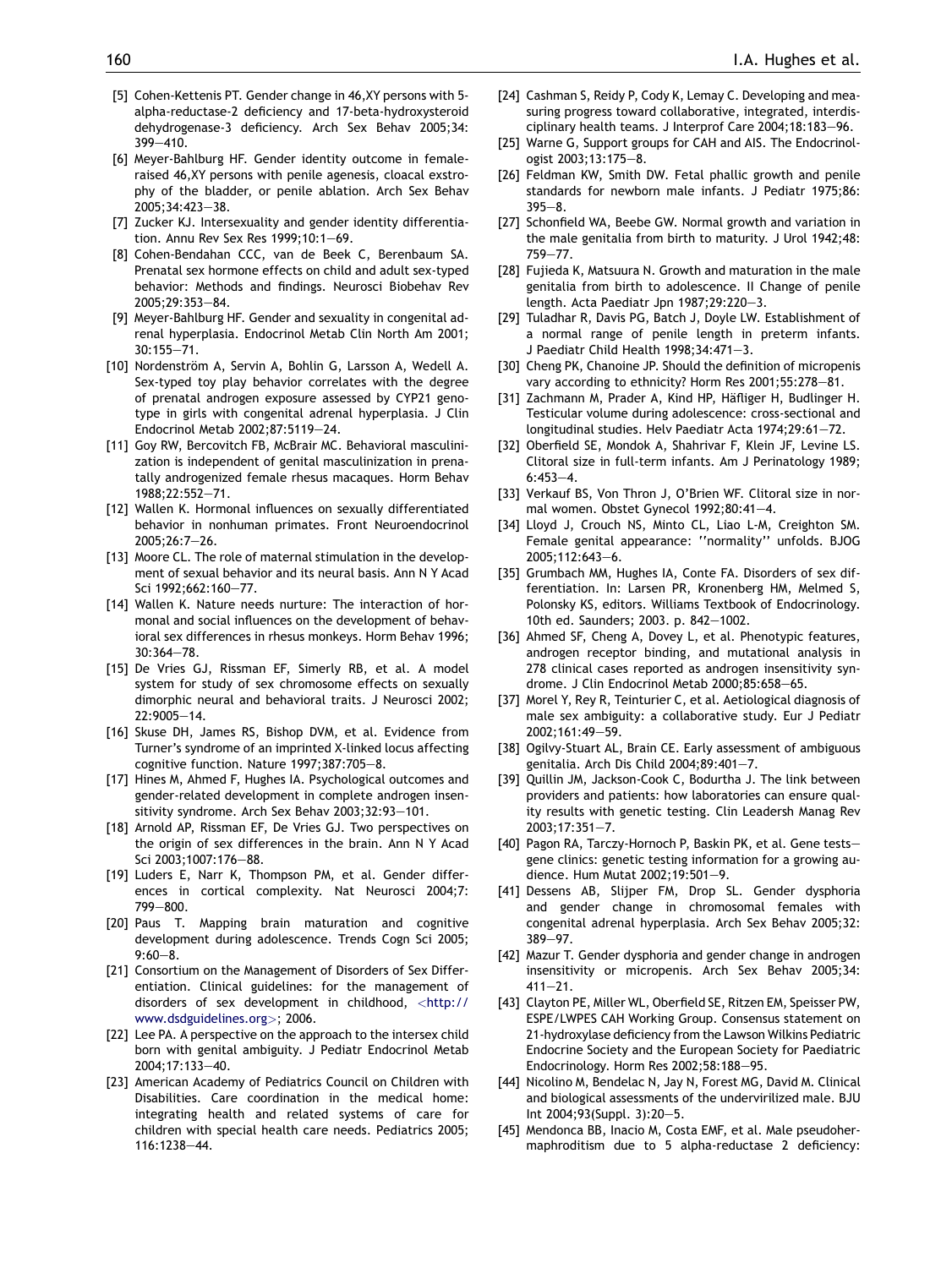<span id="page-13-0"></span>outcome of a Brazilian Cohort. The Endocrinologist 2003;  $13:202 - 4$ 

- [46] Migeon CJ, Wisniewski AB, Gearhart JP, et al. Ambiguous genitalia with perineoscrotal hypospadias in 46,XY individuals: long-term medical, surgical, and psychosexual outcome. Pediatrics 2002;110:e31.
- [47] Lee PA, Witchel SF. Genital surgery among females with congenital adrenal hyperplasias: Changes over the past five decades. J Pediatr Endocrinol Metab 2002;15:  $1473 - 7$
- [48] Rink RC, Adams MC. Feminizing genitoplasty: state of the art. World J Urol 1998;16:212-8.
- [49] Farkas A, Chertin B, Hadas-Halpren I. 1-Stage feminizing genitoplasty: 8 years of experience with 49 cases. J Urol 2001;165:2341-6.
- [50] Baskin LS. Anatomical studies of the female genitalia: surgical reconstructive implications. J Pediatr Endocrinol Metab 2004;17:581-7.
- [51] Crouch NS, Minto CL, Laio LM, Woodhouse CR, Creighton SM. Genital sensation after feminizing genitoplasty for congenital adrenal hyperplasia: a pilot study. BJU Int 2004;93:135-8.
- [52] Meyer-Bahlburg HF, Migeon CJ, Berkovitz GD, Gearhart JP, Dolezal C, Wisniewski AB. Attitudes of adult 46,XY intersex persons to clinical management policies. J Urol 2004;171:  $1615 - 9.$
- [53] American Academy of Pediatrics. Timing of elective surgery on the genitalia of male children with particular reference to the risks, benefits, and psychological effects of surgery and anaesthesia. Pediatrics 1996;97:590-4.
- [54] Eroglu E, Tekant G, Gundogdu G, et al. Feminizing surgical management of intersex patients. Pediatr Surg Int 2004;20:  $543 - 7$ .
- [55] Alizai N, Thomas DFM, Lilford RJ, Batchelor AGG, Johnson N. Feminizing genitoplasty for congenital adrenal hyperplasia: what happens at puberty? J Urol 1999;161:1588-91.
- [56] Bailez MM, Gearhart JP, Migeon CG, Rock JA. Vaginal reconstruction after initial construction of the external genitalia in girls with salt wasting adrenal hyperplasia. J Urol 1992:148:680-4.
- [57] Mouriquand PD, Mure PY. Current concepts in hypospadiology. BJU Int 2004;93(Suppl. 3):26-34.
- [58] Bettocchi C, Ralph DJ, Pryor JP. Pedicled phalloplasty in females with gender dysphoria. BJU Int 2005;95:120-4.
- [59] Hurt WG, Bodurtha JN, McCall JB, Ali MM. Seminoma in pubertal patient with androgen insensitivity syndrome. Am J Obstet Gynecol 1989;161:530-1.
- [60] Rorth M, Rajpert-De Meyts E, Andersson L, et al. Carcinoma in situ in the testis. Scand J Urol Nephrol 2000;  $205$ (Suppl.):  $166 - 86$ .
- [61] Nihoul-Fékété C. The Isabel Forshall Lecture. Surgical management of the intersex patient: an overview in 2003. J Pediatr Surg 2004;39:144-5.
- [62] Warne GL, Grover S, Zajac JD. Hormonal therapies for individuals with intersex conditions: protocol for use. Treat Endocrinol 2005;4:19-29.
- [63] Rogol AD. New facets of androgen replacement therapy during childhood and adolescence. Expert Opin Pharmacother 2005;6:1319-36.
- [64] Ahmed SF, Tucker P, Mayo A, Wallace AM, Hughes IA. Randomized, crossover comparison study of the short-term effect of oral testosterone undecanoate and intramuscular testosterone depot on linear growth and serum bone alkaline phosphatase. J Pediatr Endocrinol Metab 2004;17:  $941 - 50.$
- [65] Mayo A, Macintyre H, Wallace AM, Ahmed SF. Transdermal testosterone application: pharmacokinetics and effects on

pubertal status, short-term growth, and bone turnover. J Clin Endocrinol Metab 2004;89:681-7.

- [66] Weidemann W, Peters B, Romalo G, Spidler KD, Scweikert HU. Response to androgen treatment in a patient with partial androgen insensitivity and a mutation in the deoxyribonucleic acid binding domain of the androgen receptor. J Clin Endocrinol Metab 2000;83:1173-81.
- [67] Kazak AE, Cant MC, Jensen MM, et al. Identifying psychosocial risk indicative of subsequent resource use in families of newly diagnosed pediatric oncology patients. J Clin Oncol 2003:21:3220-5.
- [68] Martin CL, Ruble DN, Szkrybalo J. Cognitive theories of early gender development. Psychol Bull 2002;128:903-33.
- [69] Zucker KJ. Measurement of psychosexual differentiation. Arch Sex Behav 2005;34:375-88.
- [70] Carmichael P, Ransley P. Telling children about a physical intersex condition. Dialogues Pediatr Urol 2002;25(6):7-8.
- [71] Committee on Paediatric AIDS, American Academy of Pediatrics. Disclosure of illness status to children and adolescents with HIV infection. Pediatrics 1999;103:164-6.
- [72] Money J. Sex errors of the body and related syndromes: a guide to counselling children, adolescents, and their families. 2nd ed. Baltimore, MD: Paul H Brookes Publishing Co; 1994.
- [73] Basson R, Leiblum S, Brotto L, et al. Definitions of women's sexual dysfunction reconsidered: advocating expansion and revision. J Psychosom Obstet Gynecol 2003;24:  $221 - 9$ .
- [74] Creighton S, Alderson J, Brown S, Minto CL. Medical photography: ethics, consent and the intersex patient. BJU Int 2002;89:67-71.
- [75] Ursano RJ, Bell C, Eth S, et al. Work Group on ASD and PTSD; Steering Committee on Practice Guidelines. Practice guidelines for the treatment of patients with acute stress disorder and posttraumatic stress disorder. Am J Psychiatry 2004;161(Suppl. 11):3-31.
- [76] Kuhnle U, Bullinger M. Outcome of congenital adrenal hyperplasia. Pediatr Surg Int 1997;12:511-5.
- [77] Warne G, Grover S, Hutson J, et al. Murdoch Childrens Research Institute Sex Study Group. A long-term outcome study of intersex conditions. J Pediatr Endocrinol Metab 2005;18:555e67.
- [78] Creighton SM. Long-term outcome of feminization surgery: the London experience. BJU Int  $2004;93$ (Suppl. 3):44-6.
- [79] Steiner E, Woernie F. Carcinoma of the neovagina: case report and review of the literature. Gynecol Oncol 2002;84:  $171 - 5.$
- [80] Schober JM. Long-term outcomes of feminizing genitoplasty for intersex. In: Pediatric surgery and urology: long-term outcomes. London: WB Saunders, in press.
- [81] Wisniewski AB, Migeon CJ, Meyer-Bahlburg HF, et al. Complete androgen insensitivity syndrome: long-term medical, surgical, and psychosexual outcome. J Clin Endocrinol Metab 2000;85:2664-9.
- [82] Honecker F, Stoop H, de Krijger RR, Chris Lau YF, Bokemeyer C, Looijenga LH. Pathobiological implications of the expression of markers of testicular carcinoma in situ by fetal germ cells. J Pathol  $2004;203:849-57$ .
- [83] Cools M, Van Aerde K, Kersemaekers AM, et al. Morphological and immunohistochemical differences between gonadal maturation delay and early germ cell neoplasia in patients with undervirilization syndromes. J Clin Endocrinol Metab 2005:90:5295-303.
- [84] Cools M, Honecker F, Stoop H, et al. Maturation delay of germ cells in trisomy 21 fetuses results in increased risk for the development of testicular germ cell tumors. Hum Pathol 2006;37:101-11.